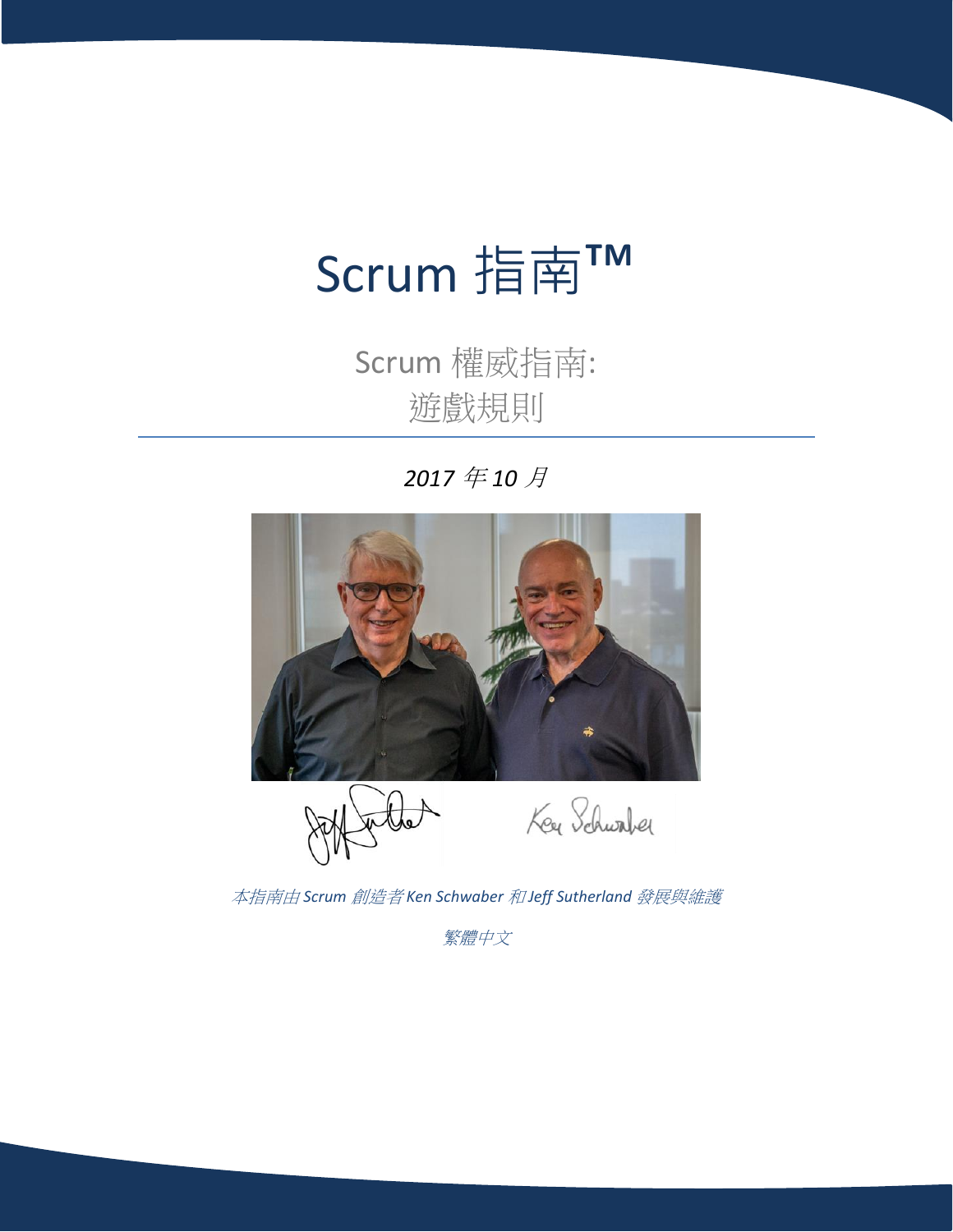| Scrum Guide 指南的目的                     | 4              |
|---------------------------------------|----------------|
| Scrum 的定義                             | 4              |
| Scrum 的運用                             | 4              |
| Scrum 的理論                             | 5              |
| 透明性                                   | 5              |
| 檢視性                                   | 6              |
| 調適性                                   | 6              |
| Scrum 價值觀                             | 6              |
| <b>Scrum Team</b>                     | 6              |
| The Product Owner                     | 7              |
| The Development Team                  | $\overline{7}$ |
| Development Team 的大小                  | 8              |
| <b>Scrum Master</b>                   | 8              |
| Scrum Master 對 Product Owner 提供的服務    | 8              |
| Scrum Master 對 Development Team 提供的服務 | 8              |
| Scrum Master 對組織提供的服務                 | 9              |
| Scrum 的活動                             | 9              |
| Sprint                                | 9              |
| 取消 Sprint                             | 10             |
| <b>Sprint Planning</b>                | 10             |
| 第一個討論題目:這次 Sprint 能做出什麼?              | 11             |
| 第二個討論題目:如何完成所選的工作?                    | 11             |
| Sprint 目標                             | 11             |
| Daily Scrum                           | 12             |
| <b>Sprint Review</b>                  | 13             |
| <b>Sprint Retrospective</b>           | 13             |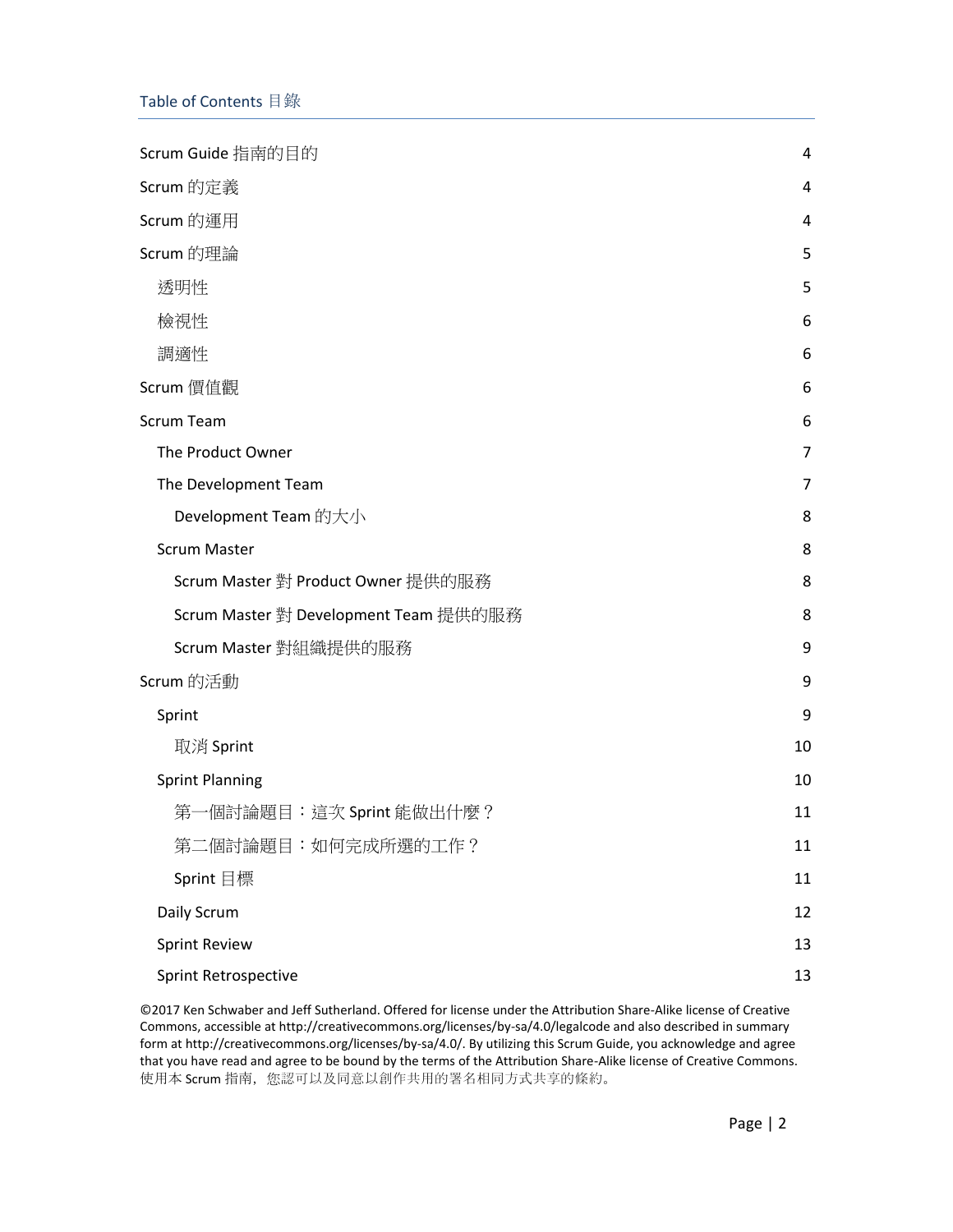| Scrum 產出物                                         | 14 |
|---------------------------------------------------|----|
| <b>Product Backlog</b>                            | 14 |
| 監測達成目標的進度                                         | 15 |
| <b>Sprint Backlog</b>                             | 16 |
| 監督 Sprint 的進度                                     | 16 |
| Increment                                         | 16 |
| 產出物透明性                                            | 16 |
| 「完成」之定義                                           | 17 |
| 結語                                                | 18 |
| 致謝                                                | 18 |
| 人員                                                | 18 |
| 歷史                                                | 18 |
| 致謝繁體中文譯者                                          | 18 |
| 2017年版本更新說明                                       | 19 |
| 1. 在「Scrum 的運用」的章節內新增:                            | 19 |
| 2. 在「Scrum Master」章節更改描述, 以更清楚描述該角色, 現文為:         | 19 |
| 3. 在「Scrum Master 對 Product Owner 提供的服務   的章節內新增: | 20 |
| 4. 更新「Daily Scrum 」 的第一段:                         | 20 |
| 5. 更新「Daily Scrum」章節以詳述其會議目標,包括以下文句:              | 20 |
| 6. 增加詳述時間盒限制                                      | 20 |
| 7. 在「Sprint Backlog」的章節內新增:                       | 20 |
| 8. 增加詳述到「Increment」章節:                            | 20 |

<sup>©2017</sup> Ken Schwaber and Jeff Sutherland. Offered for license under the Attribution Share-Alike license of Creative Commons, accessible at http://creativecommons.org/licenses/by-sa/4.0/legalcode and also described in summary form at http://creativecommons.org/licenses/by-sa/4.0/. By utilizing this Scrum Guide, you acknowledge and agree that you have read and agree to be bound by the terms of the Attribution Share-Alike license of Creative Commons. 使用本 Scrum 指南,您認可以及同意以創作共用的署名相同方式共享的條約。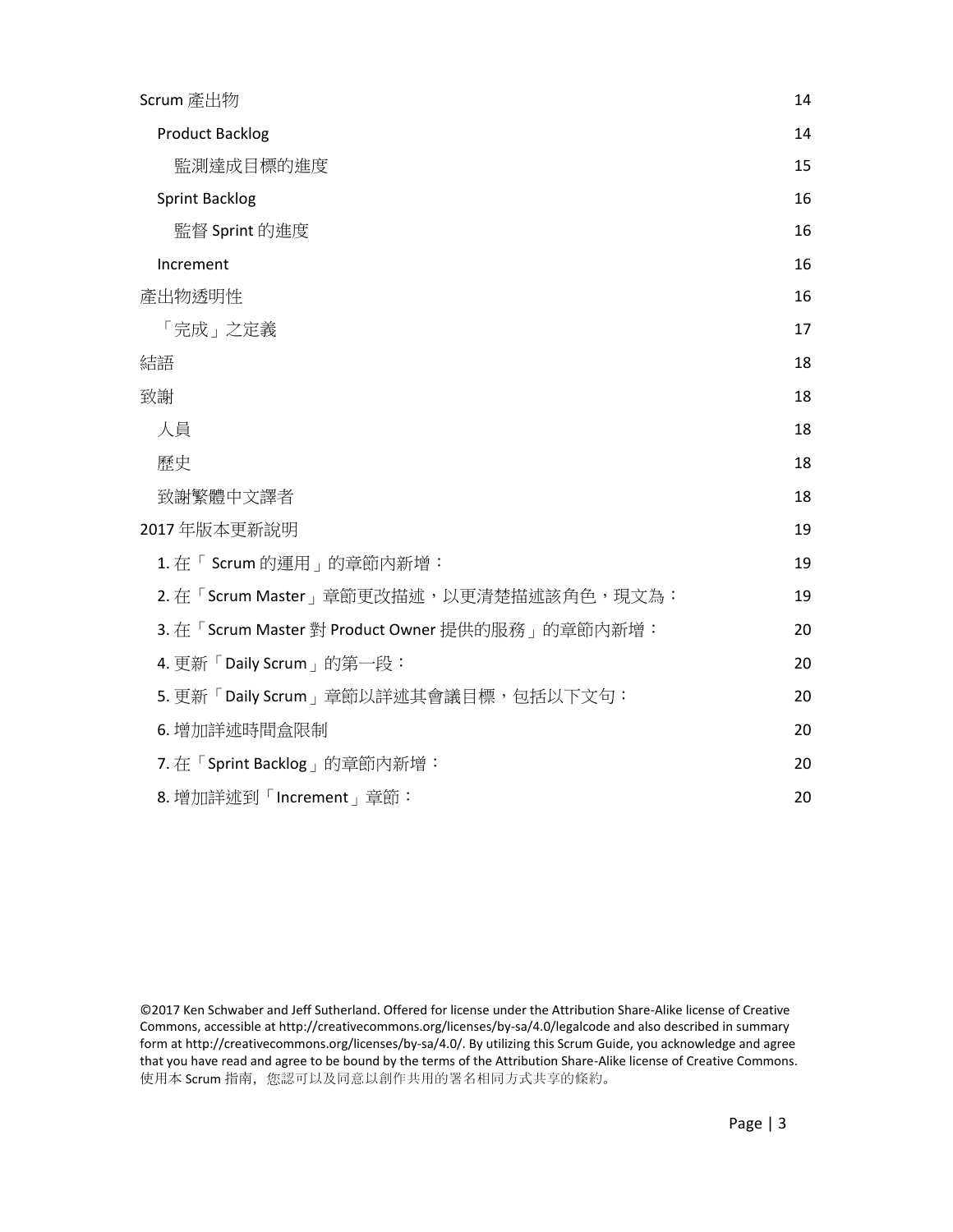# <span id="page-3-0"></span>**Scrum Guide** 指南的目的

Scrum 是一個框架,這框架適用於開發,交付,與持續支援具有錯綜複雜的產品。這份指 南包含 Scrum 的定義,其中定義涵蓋了 Scrum 中的角色,活動,產出物,與它們之間如何 進行的規則。Scrum 是由 Ken Schwaber 和 Jeff Sutherland 共同發展出來的;Scrum 指南也 是由他們所撰寫及提供,他們是 Scrum 指南背後的共同推手。

# <span id="page-3-1"></span>**Scrum** 的定義

Scrum (名詞):一個框架,人們可以運用這個框架來處理錯綜複雜的調適性問題,善用 生產力與創意來交付盡可能最高價值的產品。

Scrum 是:

- 輕量的
- 淺顯易懂的
- 難以精通

Scrum 是一個流程框架,從 1990 年代初期它就被用來管理生產錯綜複雜的產品。Scrum 不 是一種流程,一個技巧,或明確既定的方法。倒不如説 Scrum 是一個框架,在其中你可以 使用各種不同的流程與技巧。運用 Scrum 可以清楚的呈現不同產品管理方法和工作技巧的 功效,因此你可以持續改善產品,團隊,還有工作環境。

Scrum 框架中包含了 Scrum Teams 和他們相關的角色,活動,產出物,和規則。每個框架 中的組成都有特定的目的,也都是讓 Scrum 成功和運行的必要條件。

Scrum 規則把角色,活動和產出物整合在一起,也主宰了各個組成之間的關係和互動。這 整份文件都是在描敘 Scrum 規則。

各種使用 Scrum 框架的具體策略有很大的差異,這些策略不在這指南中描述。

# <span id="page-3-2"></span>**Scrum** 的運用

Scrum 一開始是為了管理和開發產品而發展出來的。從 1990 年代初期開始, Scrum 就在全 世界被大量的運用在:

- 1. 研究和辨識出市場,技術,產品性能的可行性;
- 2. 開發產品和加強功能;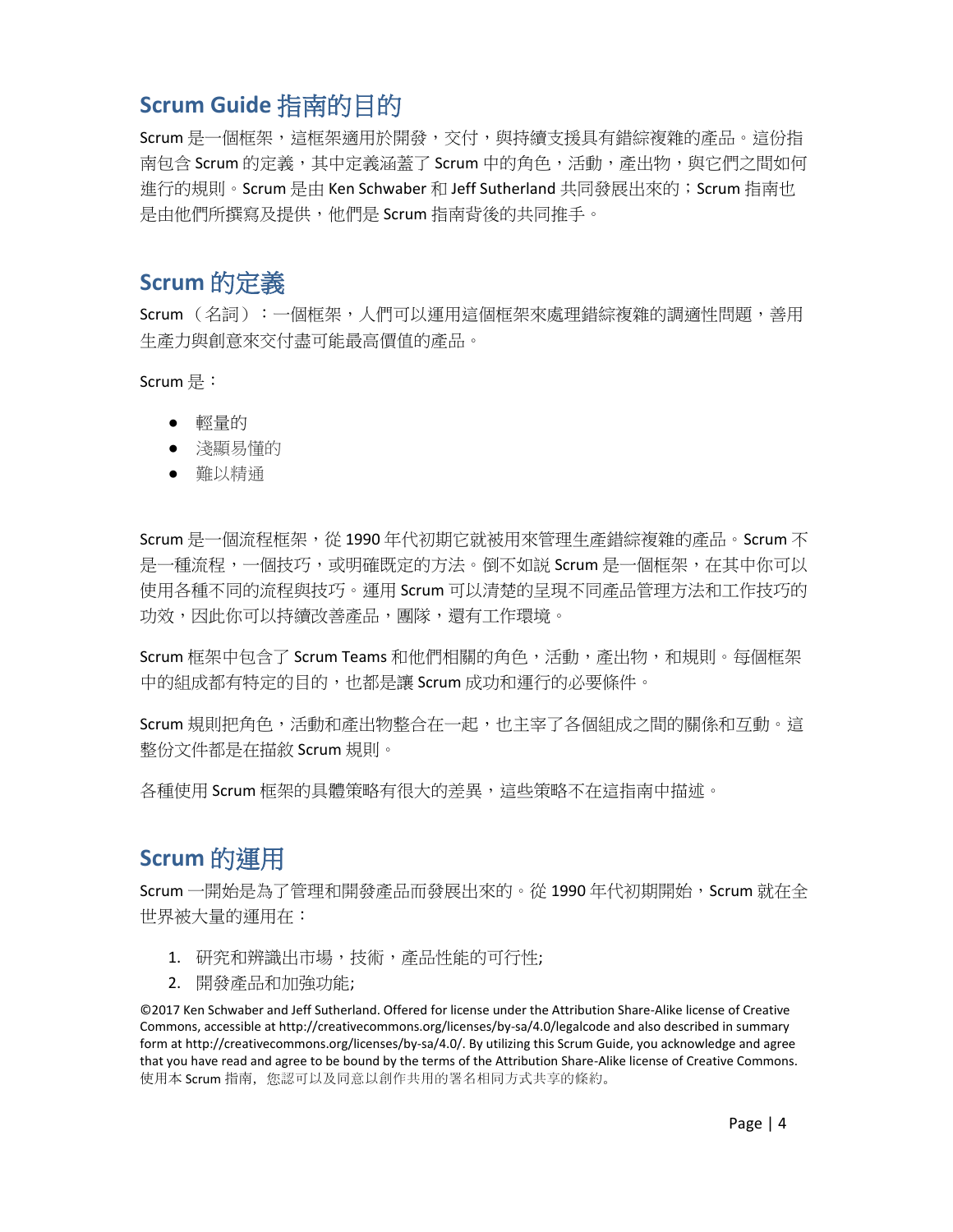- 3. 發佈產品和加強功能,頻率高到一天可能發佈許多次;
- 4. 開發和支援雲端服務(線上,高安全性,隨時存取)和其他營運環境來幫助產品的 運用,
- 5. 以及支援和更新產品。

Scrum 已經被使用於開發軟體,硬體,韌體,互動的網路,自駕車,學校,政府,行銷, 管理組織的營運,還有幾乎所有我們日常生活中的事物上,不論是個人或是社會。

在科技,市場,環境都日趨錯綜複雜,而且各個因素之間的互動快速增加的情況下,每天 都可以看到運用 Scrum 來處理錯綜複雜的問題的效用。

Scrum 被證明在迭代和漸進式的知識轉移中特別有效。目前 Scrum 已經被廣泛的使用在組 織內的產品,服務,和管理。

Scrum 的精華在於小型的團隊。每個團隊都具有高度彈性和調適性。這些團隊從事開發, 發佈,營運,和支援的工作,不論是一個團隊,一些團隊,許多團隊或是更多串連在一起 的團隊所組成,都擁有這些優勢,他們藉由精細複雜的開發架構和鎖定發佈環境來協同合 作和交互運作。

當 Scrum Guide 中使用「開發 (develop)」這個字的時候,指的是從事複雜的工作,如上 面所陳述到的那些類型。

## <span id="page-4-0"></span>**Scrum** 的理論

Scrum 是立基於經驗導向的流程控制理論,或是經驗主義。經驗主義立論於知識來自於經 驗和依照已知的資訊來下判斷。Scrum 使用迭代和逐步 Increment 的方式,來最大化可預 測性和控制風險。

有三根支柱支撐了所有經驗導向的流程控制的實行:透明性,檢視性,調適性。

#### <span id="page-4-1"></span>透明性

負責產生成果的人員必須清晰地看見流程中重要的部分,這些部分被共同的標準來定義, 所以觀看的人能得到一致的認知,這就是透明性。

例如:

- 所有的參與者對該流程都有共同的語言;以及
- 真正執行的人員和檢視 Increment 成果的人員,需要對「完成」之定義,有一個共 同的認知。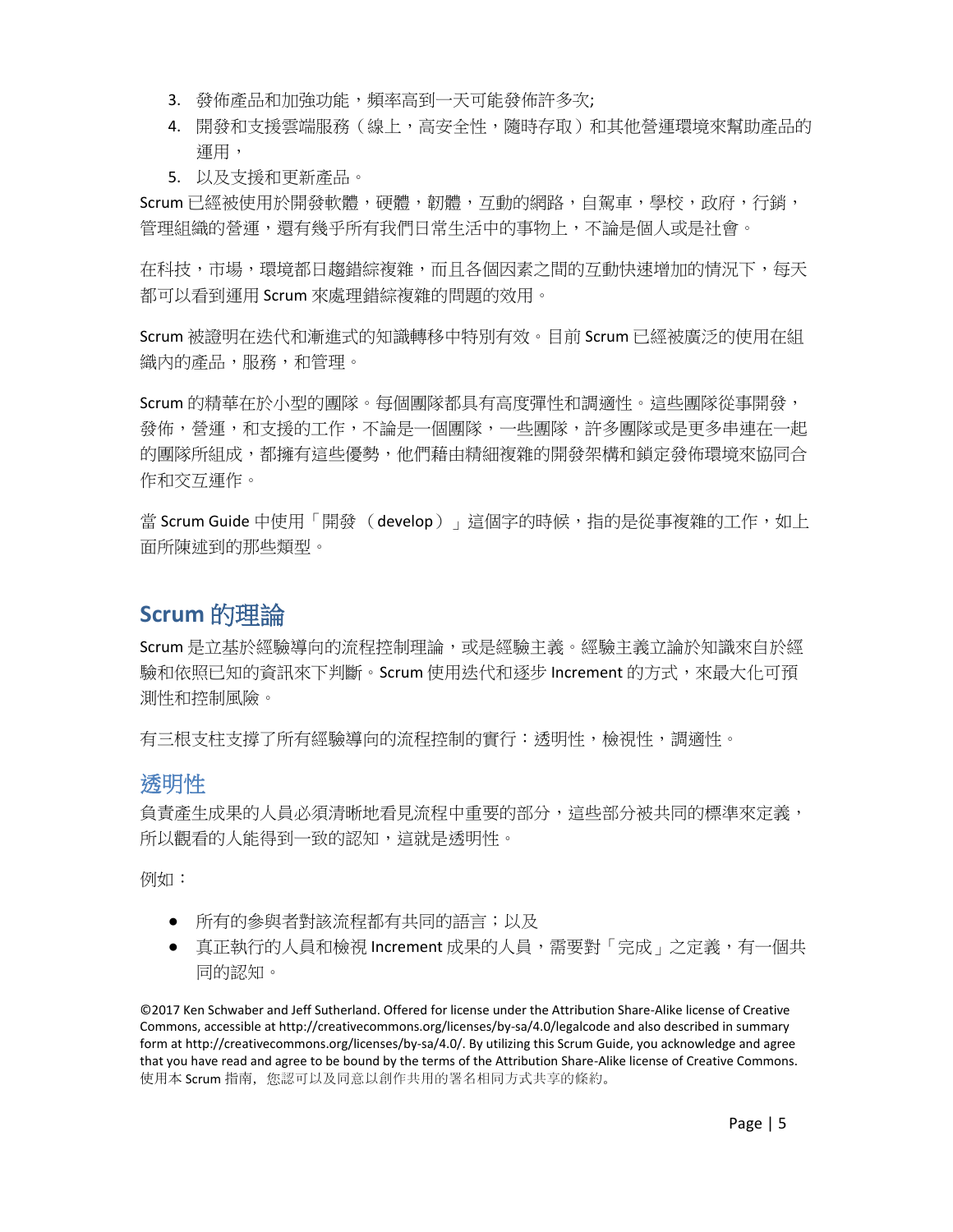## <span id="page-5-0"></span>檢視性

Scrum 的成員必須經常檢視 Scrum 的產出物和 Sprint 目標的進度來檢測意料之外的變數。 他們的檢視不應該頻繁到會阻礙工作的進行。最有效益的檢視方式,是由盡職且擁有技能 的檢視者在工作的當下進行。

#### <span id="page-5-1"></span>調適性

如果檢視者判斷流程中的某些部分超出了可以接受的範圍,且會會造成產品不被接受,就必 須調整當下的流程或使用材料。調整必需越快越好來減少未來更多的偏差。

在 Scrum 中規定了四個幫助檢視性和調適性的正式活動,在 Scrum 活動的章節會介紹:

- Sprint Planning
- Daily Scrum
- Sprint Review
- Sprint Retrospective

# <span id="page-5-2"></span>**Scrum** 價值觀

當 Scrum Team 體現和活化承擔,勇氣,專注,開放和尊重這五種價值觀時,Scrum 的三 根支柱:透明性,檢視性,調適性就會出現並幫助大家建立信任。隨著 Scrum Team 成員 從事 Scrum 角色,活動和產出物的過程中,他們就會學習和探索這些價值。

要成功運用 Scrum 取決於成員是否精通並融入這五個價值。成員個人承諾會達到 Scrum Team 的目標,Scrum Team members 有勇氣做對的事情和處理艱難的問題,每個人專注在 Sprint 的工作和 Scrum Team 的目標上,Scrum Team 和利害關係人同意對工作和工作上的 挑戰保持開放的心態,Scrum Team members 互相尊重對方是有能力和獨立的人。

# <span id="page-5-3"></span>**Scrum Team**

Scrum Team 由 Product Owner, Development Team 和一位 Scrum Master 組成。Scrum Teams 是一個自我組織和跨職能的團隊。自我組織的團隊會自行選擇最好的方式來完成工 作,而不是被團隊外的人指示如何做。跨職能的團隊不需依靠非團隊成員而擁有所有完成 工作所必備的能力。Scrum 中的團隊模式是設計用來將彈性,創意,和生產力最大化。 Scrum Team 必須證明自己在前述的情況和錯綜複雜的工作中越來越有效。

Scrum Teams 用迭代和逐步 Increment 的方式交付產品,將回饋的機會最大化。用逐步 Increment 的方式交付「完成」的產品,可以確保一直提供一個潛在可用的產品版本。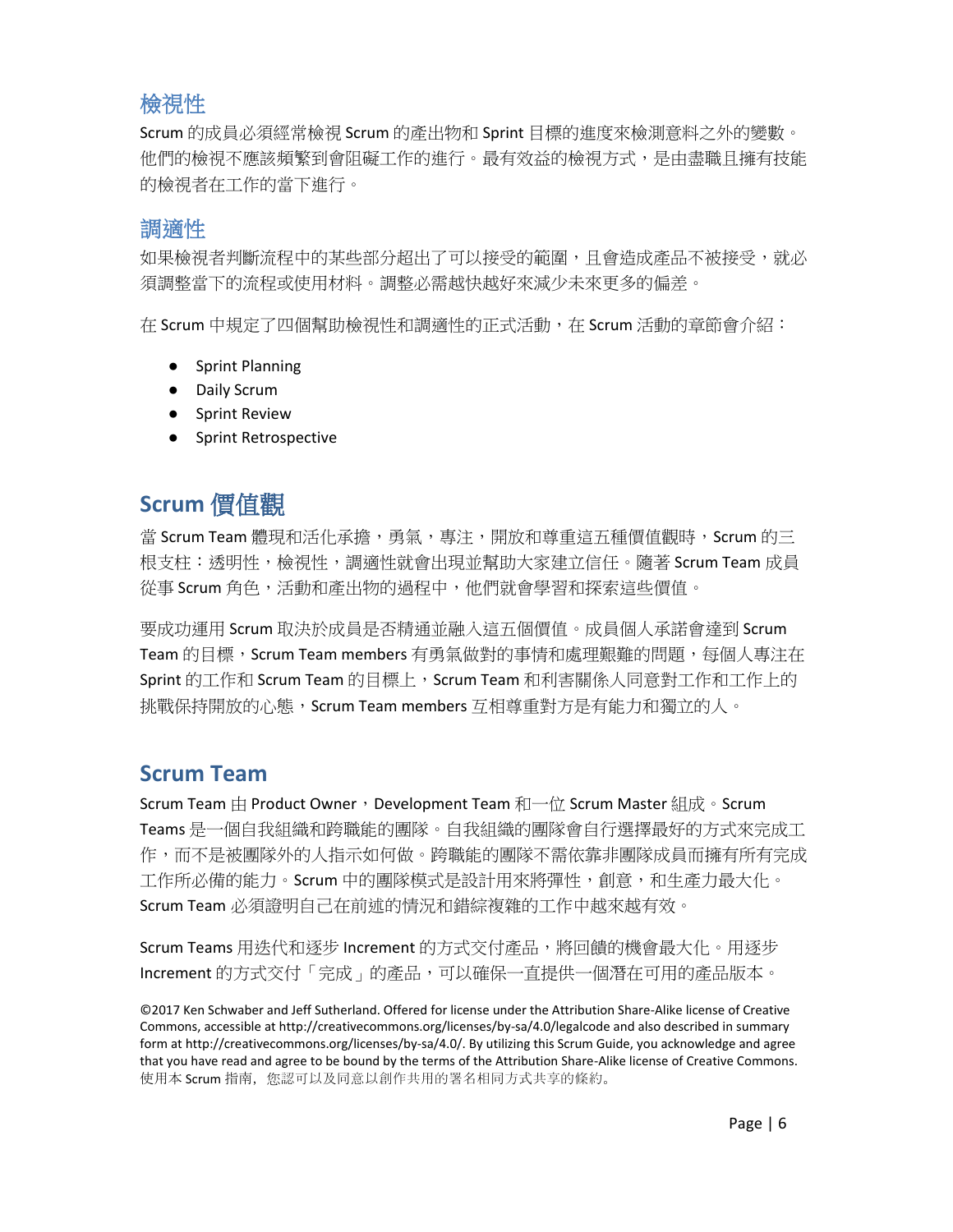#### <span id="page-6-0"></span>**The Product Owner**

Product Owner 負責將產品的價值最大化,而價值來自於 Development Team 的工作成果。 如何做到這點可能在每個組織, Scrum Teams, 或個人, 都差異很大。

Product Owner 這個角色只能由一個人來擔任,專門負責管理 Product backlog。Product backlog 管理包含:

- 清楚的表達 Product Backlog items;
- 針對 Product backlog 上的事項進行排序來達到最好的目標和使命;
- 將 Development Team 工作所產生的價值最佳化
- 確保 Product backlog 是每個人都可以看見的,是有透明度的,以及清晰瞭解的,而 且可以顯示出 Scrum Team 接下來要做的事;和
- 確保 Development Team 對 Product Backlog 的了解有到達所需要的程度

Product Owner 可以自己做以上的工作,或由 Development Team 來做。但不管如何都是由 Product Owner 當責。

Product Owner 是由一個人來擔任,而不是一個委員會。Product Owner 可能代表一個委員 會對於 Product backlog 的期望要求,但任何人想要改變 Product Backlog 的優先順序,都需 要經過 Product Owner 的同意。

要讓 Product Owner 成功,整個組織必須尊重他/她的決定。Product Owner 對於 Product Backlog 內容和順序之決定是透明的,沒有人可以強迫 Development Team 做 Product backlog 以外的需求。

#### <span id="page-6-1"></span>**The Development Team**

Development Team 由一群專業人士組成,他們可以在每個 Sprint 結束時交付「完成」潛在 可發佈的產品 Increment。「完成」的產品 Increment 必須在 Sprint Review 上呈現。只有 Development Team 的成員可以產生產品 Increment。

組織建立並授權 Development Team,讓他們可以自行組織和管理他們自己的工作。所達成 的綜效可讓 Development Team 整體的效率和效能達到最大化。

Development Team 有以下的特性:

- 他們是自組織的。沒有人(甚至是 Scrum Master)可以對 Development Team 下指 導棋,告訴他們如何把 Product backlog 轉換成潛在可發佈的產品 Increment;
- Development Team 是跨職能的,擁有產出產品 Increment 所需要的所有技能;
- Scrum 認為 Development Team members 沒有職稱,不管個人所做的工作是什麼;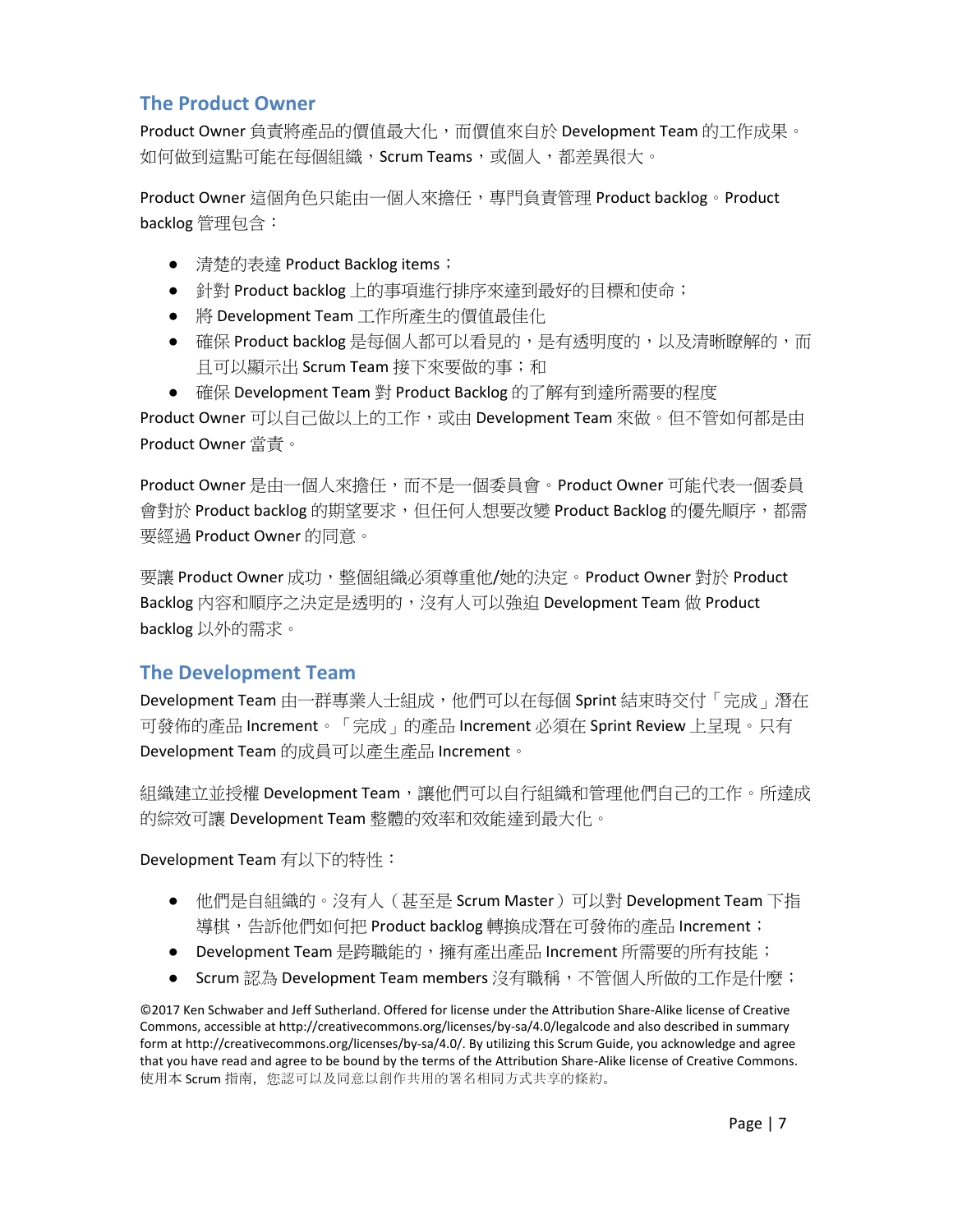- Scrum 認為 Development Team 中沒有小團隊,不管需要解決的是什麼領域,如測 試,架構,營運或商業分析;和
- Development Team members 雖然可能各自有專精的技能和領域,但仍是由 Development Team 整體來當責。

#### <span id="page-7-0"></span>**Development Team** 的大小

最理想的 Development Team 大小,是小到足夠靈活而且大到能夠完成 Sprint 內重大的工 作。少於三個人的 Development Team member 之間的互動會減少,以至於只能提升小部分 的生產力。小一點的 Development Team 可能會在 Sprint 中遇到技能的限制,使得 Development Team 無法交付潛在可發佈的產品 Increment。如果成員多過九個人則會造成 太多的協調。大的 Development Teams 產生太多的複雜性,而使得經驗導向的流程沒辦法 那麼有效。Product Owner 和 Scrum Master 的角色並不包含在 Development Team 人數中, 除非他們也執行 Sprint Backlog 上的工作。

#### <span id="page-7-1"></span>**Scrum Master**

Scrum Master 依照 Scrum 指南中的遊戲規則來負責推廣和支持 Scrum。Scrum Master 幫助 每個人了解 Scrum 的理論,實務,規則和價值觀,來達成推動 Scrum。

對於 Scrum Team 來說,Scrum Master 是一個僕人式的領導。Scrum Master 幫助 Scrum Team 外的人了解哪些與 Scrum Team 之間的互動是有幫助的, 而哪些是沒有幫助的。 Scrum Master 幫助每個人改變這些互動的方式,讓 Scrum Team 產生的價值能夠最大化。

#### <span id="page-7-2"></span>**Scrum Master** 對 **Product Owner** 提供的服務

Scrum Master 對 Product Owner 提供多方面的服務,包含:

- 確保 Scrum Team 的每位成員都盡可能地理解目標,範圍與產品領域;
- 找出有效管理 Product backlog 的技巧;
- 幫助 Scrum Team 理解為什麼需要清楚簡潔的 Product Backlog items;
- 在經驗導向的環境中理解產品規劃;
- 確保 Product Owner 知道如何安排 Product backlog 來讓價值最大化;
- 理解和實踐敏捷;與
- 當需要或被要求時,引導 Scrum 活動的進行。

#### <span id="page-7-3"></span>**Scrum Master** 對 **Development Team** 提供的服務

Scrum Master 對 Development Team 提供多方面的服務,包含:

● 作為教練指導 Development Team 如何自我組織和跨職能;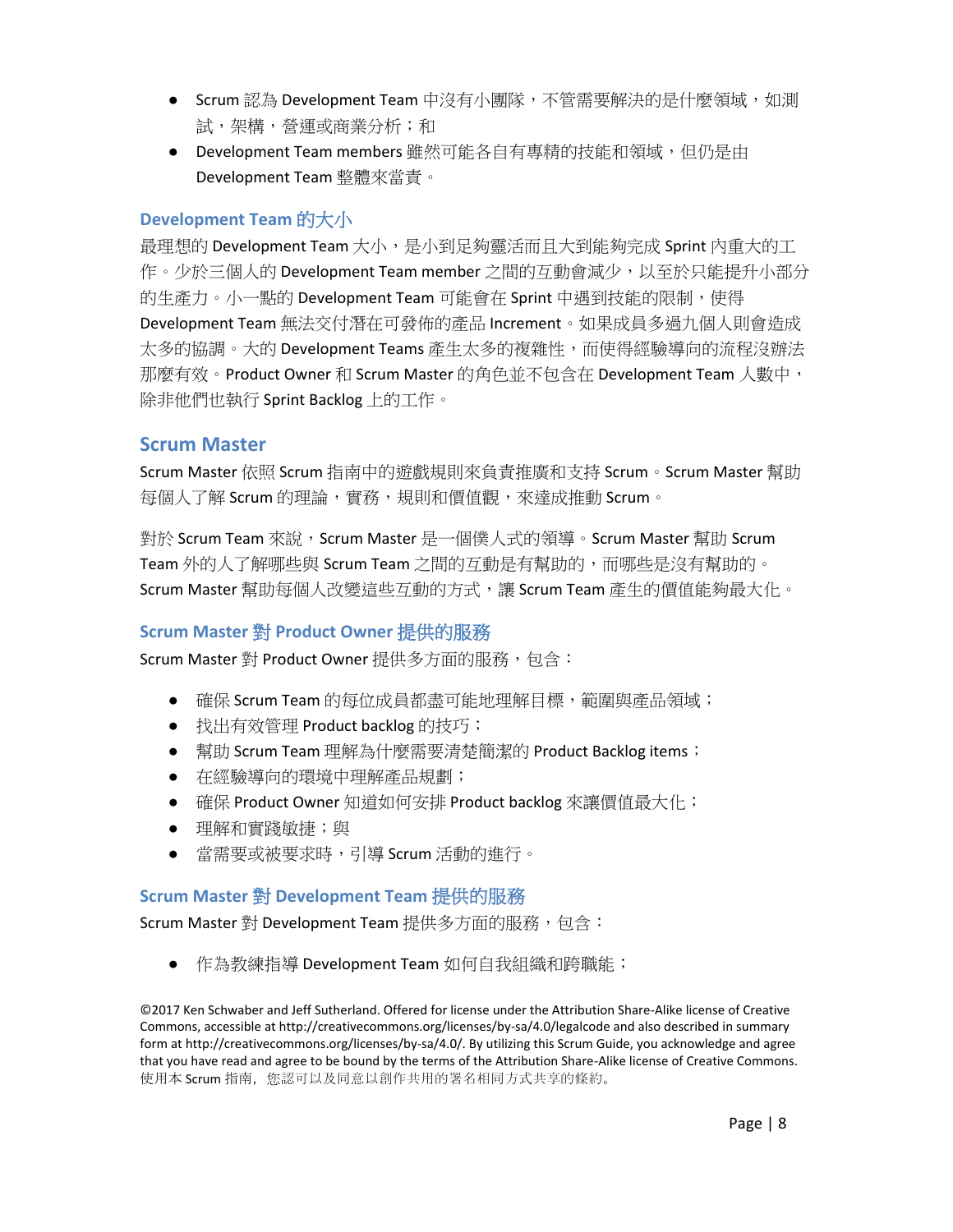- 幫助 Development Team 創造高價值的產品;
- 移除 Development Team 在過程中的障礙;
- 當需要或被要求時,引導 Scrum 活動的進行;與
- 在組織環境還沒有完全採用與理解 Scrum 的情況下,作為教練指導 Development Team。

#### <span id="page-8-0"></span>**Scrum Master** 對組織提供的服務

Scrum Master 對組織提供多方面的服務,包含:

- 帶領和作為教練指導組織來採用 Scrum;
- 規劃 Scrum 在組織內的實施;
- 幫助員工和利害關係人理解及制定 Scrum 與經驗導向的產品開發;
- 造成改變來增加 Scrum Team 的生產力;
- 與其他 Scrum Master 一起合作來加強組織內 Scrum 應用的有效性。

# <span id="page-8-1"></span>**Scrum** 的活動

Scrum 規定了幾項活動來創造規律性,以此來減少其它 Scrum 未定義的會議。這些活動都 是有時間盒限制的,也就是在某個時間長度內必須要完成。當 Sprint 開始, Sprint 的長度 就固定下來了,不可以縮短或是延長。剩下的活動在達成其目的後就可以結束了,以確保 在過程中只使用了適當的時間而不會造成流程中的浪費。

Sprint 本身包含了其他的活動,除了 Sprint 本身之外,每次活動都是用來檢視與調適某些 事情的正式機會,這些活動都是特別設計來促成嚴格的透明性與檢驗性。遺漏其中的任何 一種活動可能導致透明性降低,檢視和調適的機會變少。

#### <span id="page-8-2"></span>**Sprint**

Scrum 的核心是 Sprint, Sprint 是一個月或更短的時間盒。在 Sprint 內,會產出「完成」的, 可用的,潛在可發佈的產品 Increment。Sprint 長度在整個開發過程中都是固定的,前一個 Sprint 結束後,下一個新的 Sprint 立刻接著開始。

Sprint 包括了 Sprint Planning,Daily Scrums,開發工作,Sprint Review 與 Sprint

#### Retrospective。

在 Sprint 過程中:

- 不可以發生會危及 Sprint 目標的改變;
- 對於品質的目標不可以降低;與
- 隨著獲得了更多關於產品的細節, Product Owner 與 Development Team 之間對於範 圍內要做的事可以加以澄清與重新溝通。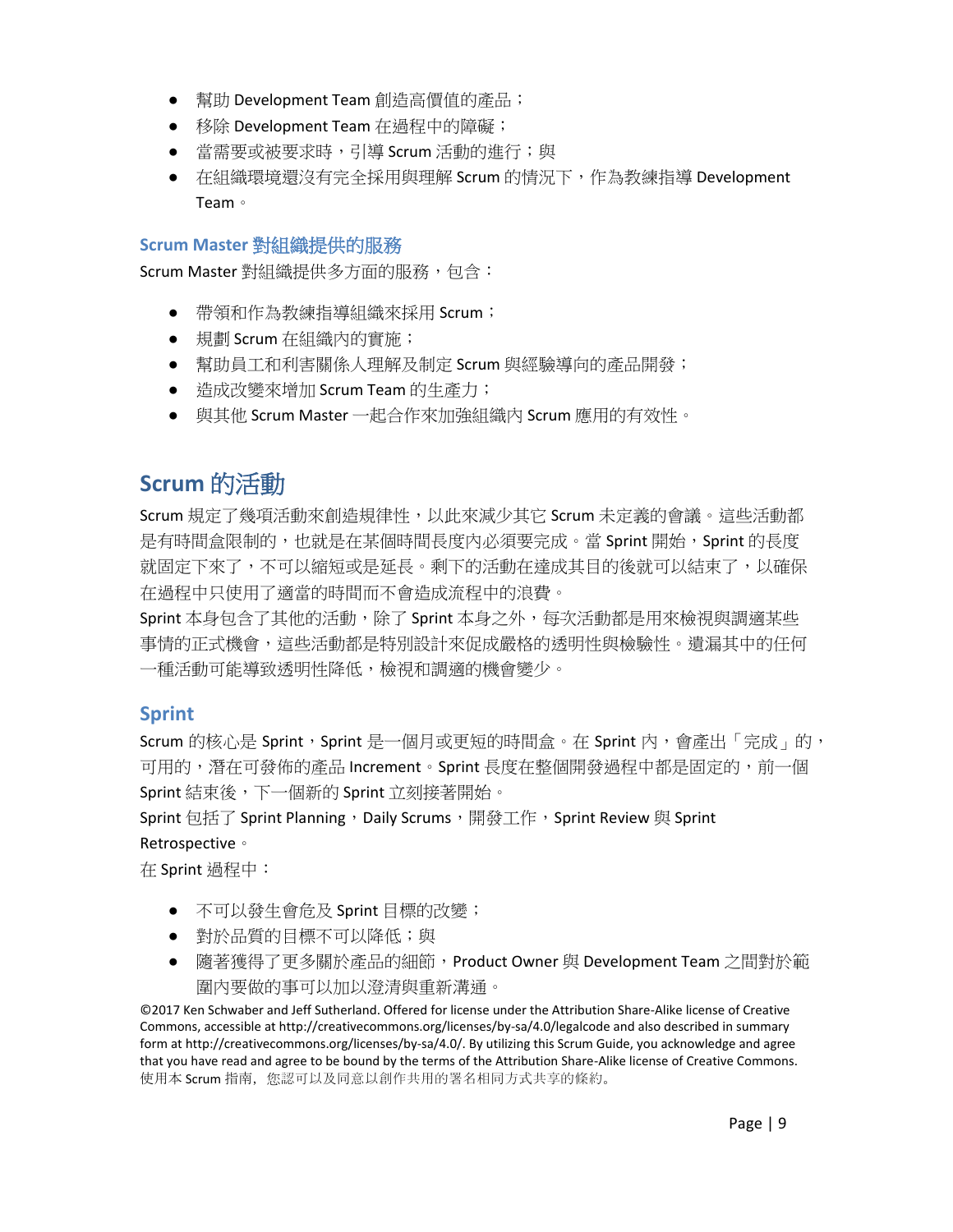每個 Sprint 可視為一個不超過一個月的專案,如同其他專案一般,Sprint 是用來完成某些 事情的。每個 Sprint 有著要打造些什麼的目標,而由一份設計和有彈性的計畫來引導其打 造的過程,工作與最後的產品 Increment。

Sprint 被限制在一個月內,當 Sprint 時間拉的太長時,現在正在打造的東西的定義可能會 發生改變,而其複雜性也許會增加,導致風險上升,Sprint 藉由至少一個月一次的檢視與 調適 Sprint 目標進度來達成可預期性,也因此,Sprint 便可將成本風險限制在一個月內。

#### <span id="page-9-0"></span>取消 **Sprint**

Sprint 可在時間盒限制結束前取消,但只有 Product Owner 有取消 Sprint 的權力,雖然 Product Owner 的這個決定可能是來自於利害關係人, Development Team 或是 Scrum Master 的影響。

當 Sprint 目標已經變得過時,不重要的時候,就可以取消 Sprint,這可能是因為公司改變 了方向或是因為市場或技術上的改變。一般而言,如果當下的情況已經變得不合理,那就 應該取消 Sprint,但因為 Sprint 的時間很短,取消通常是不太合理的事情。

當 Sprint 被取消時,會檢視已經「完成」的 Product Backlog items,如果有某部分的工作已 經是潛在可發佈了,Product Owner 一般會接受這些成果。而尚未完成的 Product Backlog items 會被重新估計,並放回 Product backlog 内,花在這些尚未完成的 Product Backlog 上 的工作價值會流失得很快,所以需要經常不斷的重新估計來反映。

取消 Sprint 會消耗資源,因為要在新的 Sprint Planning 把每個人集合起來,重新開始新的 Sprint, Sprint 的取消會對 Scrum Team 造成重大傷害, 所以並不常發生。

#### <span id="page-9-1"></span>**Sprint Planning**

Sprint 內要做的事會在 Sprint Planning 中來訂定。工作計劃是由整個 Scrum Team 協同合作 來制定的。

Sprint Planning 是有時間盒限制的,以一個月的 Sprint 來説,Sprint Planning 最多為八小時。 對於少於一個月的 Sprint,這個會議所需的時間更短。Scrum Master 確保這個會議活動的 發生,以及出席人員了解這個會議的目的。並且教導 Scrum Team 在時間盒限制內完成此 會議。

Sprint Planning 回答以下問題:

- 這次 Sprint 可以發佈什麼樣的 Increment?
- 如何做才能夠達成 Increment?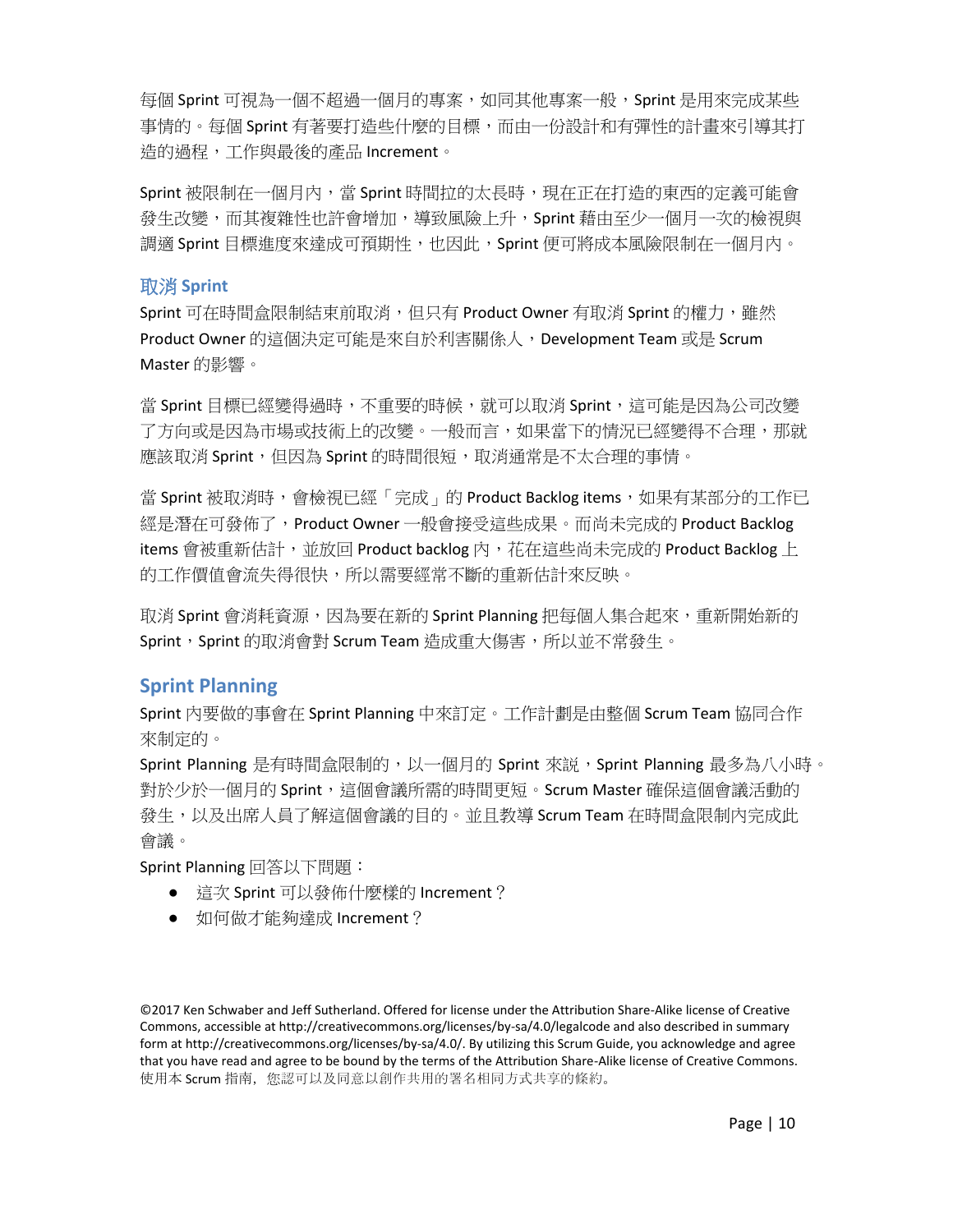#### <span id="page-10-0"></span>第一個討論題目:這次 **Sprint** 能做出什麼?

Development Team 預測在這次 Sprint 內能開發出什麼功能。Product Owner 討論這次 Sprint 所應該達成的目標,以及完成哪些 Product Backlog items 可以達成這個目標。整個 Scrum Team 協同合作來了解 Sprint 要做的工作。

這個會議的輸入包含: Product backlog, 最近的 Increment, 在 Sprint 內 Development Team 的產能預測,以及 Development Team 的過去表現。從 Product backlog 之中要選出那 些項目完全取決於 Development Team。只有 Development Team 可以評估即將到來的 Sprint 所能達成的事情。

在 Sprint Planning 中 Scrum Team 同時草擬本次的 Sprint 目標。Sprint 目標經由實作 Product Backlog 來達成,同時指引 Development Team 知道為何要做這次的 Increment。

#### <span id="page-10-1"></span>第二個討論題目:如何完成所選的工作?

在設定 Sprint 目標與選出 Product Backlog Items 之後, Development Team 決定如何在這次 Sprint 內,建造這個功能來做出一個「完成」的產品 Increment。Sprint Backlog 指的是:這 次 Sprint 所選的 Product Backlog items 加上如何交付它們的計劃。

Development Team 通常從系統的設計開始, 到找出那些工作可以將 Product backlog 轉換成 一個可運作的產品 Increment。工作通常有不同的大小,或不同的預估工作量。然而,在 Sprint Planning 中, Development Team 只預測他們在本次 Sprint 要完成的工作量即可。在 Sprint Planning 結束之際, Development Team 應該已經規劃出在 Sprint 的前幾天內所要做 的工作,通常以一天或更少為一個單位。不管是在 Sprint 計劃會議中以及在 Sprint 期間內, Development Team 自我組織的來承擔 Sprint Backlog 的工作。

Product Owner 能夠幫助釐清所選定的 Product Backlog items 以及做出折衷。如果 Development Team 發現 Product Backlog 的工作內容太多或太少, 他們可以與 Product Owner 重新商討所選的 Product Backlog items。Development Team 也可以邀請在技術領域 或者其它領域的專家一起來參加會議提供建議。

在 Sprint Planning 結束之際, Development Team 應該能夠解釋給 Product Owner 以及 Scrum Master,他們要如何自我組織來完成 Sprint 目標以及開發出預定的 Increment。

#### <span id="page-10-2"></span>**Sprint** 目標

Sprint 目標是實作 Product backlog 過程中所必須達到的目的。它指引 Development Team 爲 什麼要做這個 Increment。Sprint 目標是在 Sprint Planning 中產生的。對於在 Sprint 內要實 作的功能, Sprint 目標提供了 Development Team 要實作哪些功能的彈性。這些被選定的 Product Backlog items 提供一個連貫的功能,而這個功能即可成為 Sprint 目標。Sprint 目標 也可以是任何有連貫性的工作,這些工作讓 Development Team 一起合作,而不是讓他們 各自做各自的。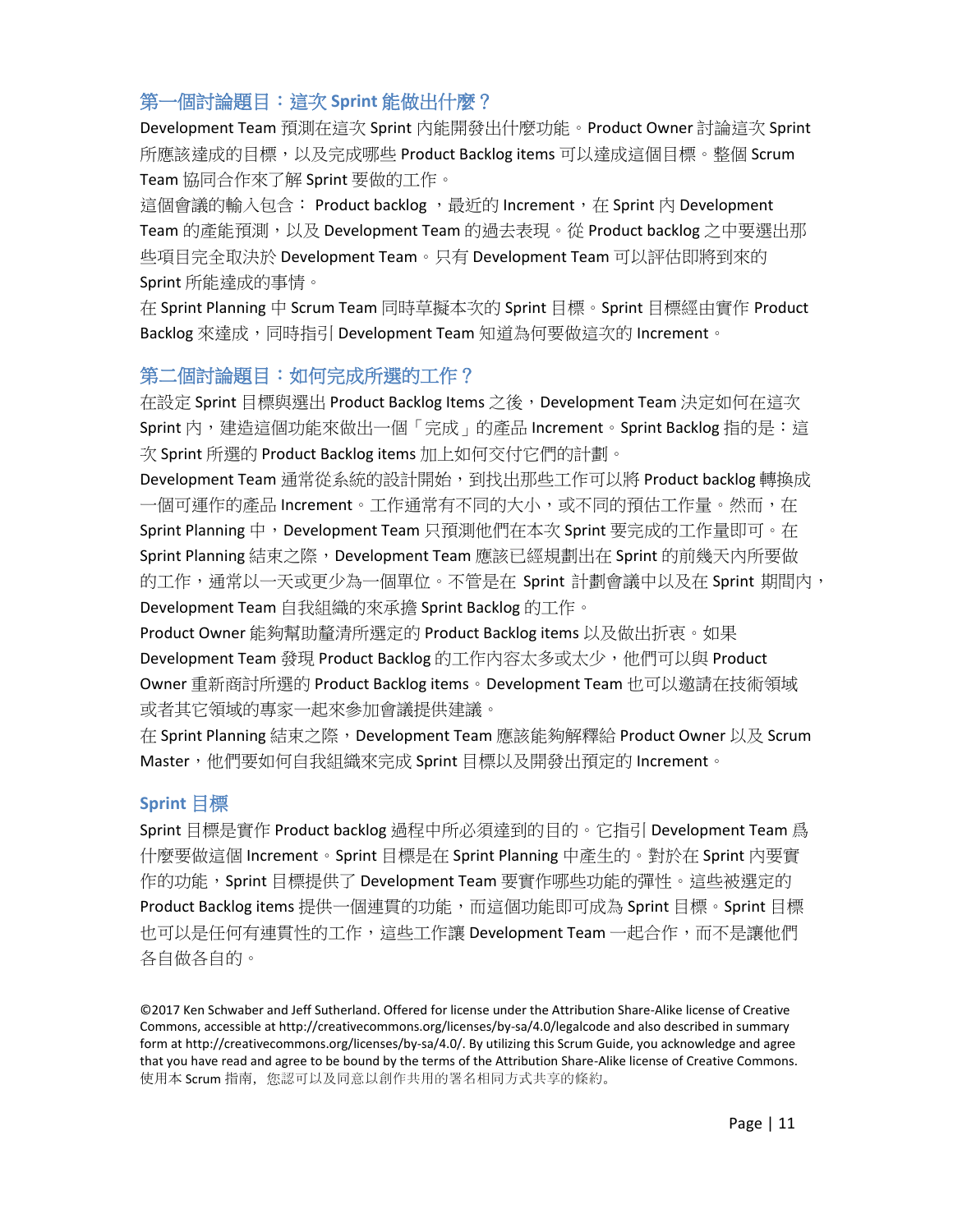當 Development Team 工作時會牢記 Sprint 目標。Development Team 會實作出需要的功能 和工藝來達到 Sprint 目標。如果要做的事情和 Development Team 預期的不同,他們會跟 Product Owner 協同合作來溝通商量本次 Sprint Backlog 之範圍。

#### <span id="page-11-0"></span>**Daily Scrum**

Daily Scrum 是一個針對 Development Team 的活動, 其時間盒限制是 15 分鐘, 此會議在 Sprint 期間內每日召開。在這個會議裡,Development Team 會規劃未來 24 小時的工作。 透過檢視前次 Daily Scrum 後的工作及展望接下來的 Sprint 工作, 將會逐步優化團隊協同合 作和表現。Daily Scrum 在同一時間與地點舉行來降低其複雜性。

Development Team 藉由 Daily Scrum 來檢視達成 Sprint 目標的進度, 以及檢視所完成的 Sprint Backlog 進度的趨勢。Daily Scrum 優化了 Development Team 達到 Sprint 目標的可能 性。每一天, Development Team 都應該理解如何以一個自我組織的團隊來一起完成 Sprint 目標,並在 Sprint 結束時創造出符合預期的 Increment。

會議的架構由 Development Team 決定,只要聚焦在達成 Sprint 目標的進度上,都可以用 不同的方式進行。 一些 Development Team 會使用提出問題的方式,而有一些則會以討論 的方式進行。以下是一個可以使用的範例:

- 我昨天做了什麼事來幫助 Development Team 達到 Sprint 目標?
- 我今天要做什麼事來幫助 Development Team 達到 Sprint 目標?
- 我是否有察覺到任何障礙使得我或者 Development Team 無法達到 Sprint 目標?

Development Team 或團隊成員經常在 Daily Scrum 後再立即會面,以便進行詳細的討論, 調適或重新規劃 Sprint 的其餘工作。

Scrum Master 確保 Development Team 有谁行 Daily Scrum, 但 Development Team 要負責召 開此會議。 而 Scrum Master 要教導 Development Team 將 Daily Scrum 保持在時間盒限制 15 分鐘內完成。

Daily Scrum 是 Development Team 的内部會議。 如果有其他人在場, Scrum Master 要確保 他們不會打擾到會議的進行。

Daily Scrums 改善溝通品質,淘汰其他會議,發現並移除開發上的障礙,突顯及促進快速 決策,還有提升 Development Team 的知識水平。 這是一個用來做為檢視和調滴的重要關 鍵會議。

<sup>©2017</sup> Ken Schwaber and Jeff Sutherland. Offered for license under the Attribution Share-Alike license of Creative Commons, accessible at http://creativecommons.org/licenses/by-sa/4.0/legalcode and also described in summary form at http://creativecommons.org/licenses/by-sa/4.0/. By utilizing this Scrum Guide, you acknowledge and agree that you have read and agree to be bound by the terms of the Attribution Share-Alike license of Creative Commons. 使用本 Scrum 指南, 您認可以及同意以創作共用的署名相同方式共享的條約。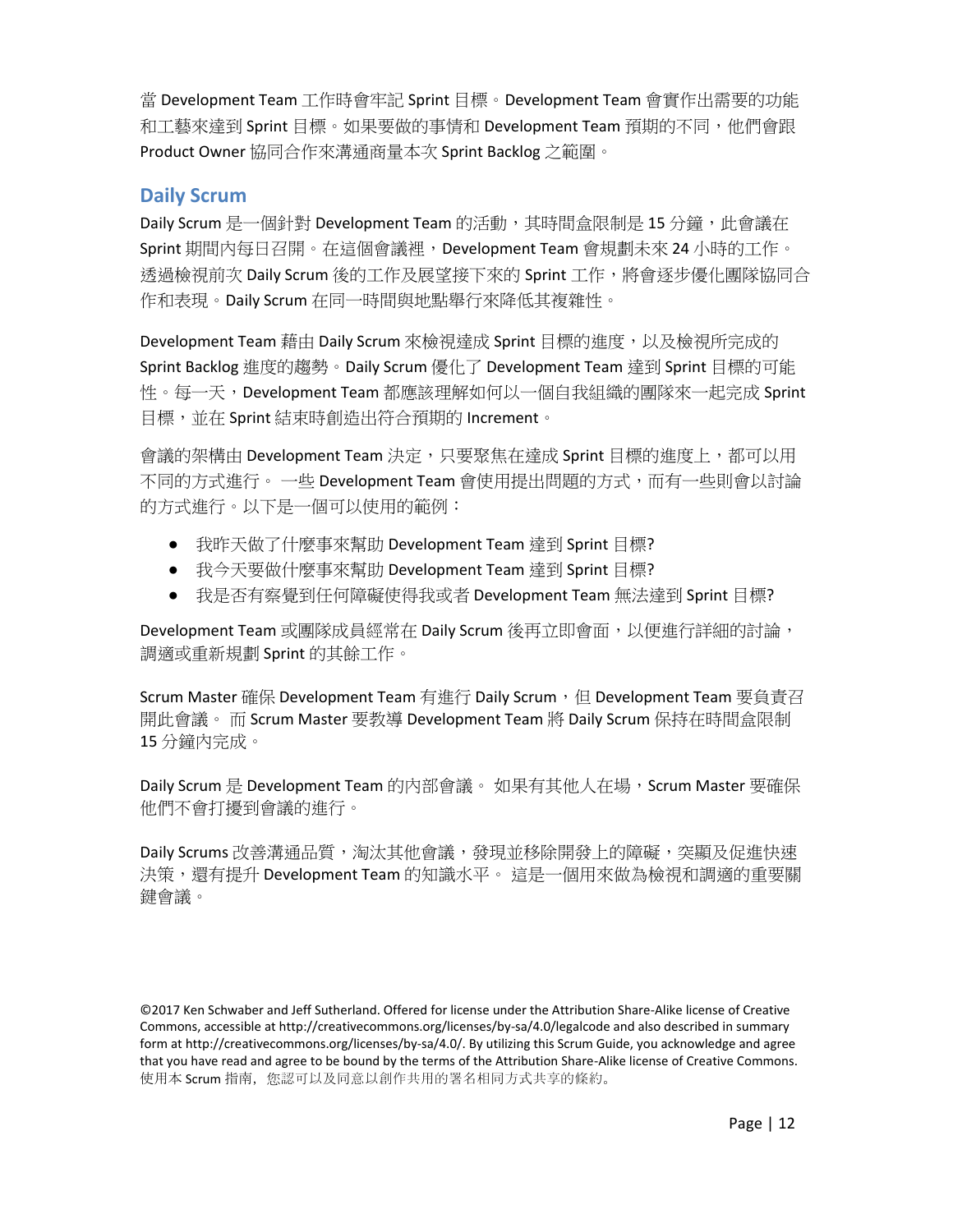#### <span id="page-12-0"></span>**Sprint Review**

Sprint Review 是在 Sprint 結束時舉行,目的是檢視 Increment 以及在必要時調適 Product Backlog。在 Sprint Review 中, Scrum Team 和利害關係人一起協同合作檢視在 Sprint 中所 完成的事項。依照這些事項和在 Sprint 過程中 Product Backlog 的變動,參與者一起協同合 作討論接下來能做完哪些最有價值的事情。這是一個正式但輕鬆的會議,並不是一個進度 回報的會議,關於 Increment 的展示是為了引發意見的反饋和提升協同合作。

對於為期一個月的 Sprint 來説,這是一個最多四個小時的會議。 在長度更短的 Sprint,通 常所需的時間更短。Scrum Master 確保這個會議活動的發生,以及出席人員了解這個會議 的目的。Scrum Master 教導參與的每個人如何在時間盒限制內完成會議。

Sprint Review 包含以下要件:

- 参與者包含 Scrum Team 和 Product Owner 邀請的主要利害關係人;
- Product Owner 解釋哪些 Product Backlog items 已經「完成」,與哪些尚未「完 成」;
- Development Team 討論在 Sprint 中進行順利的事項, 遇到那些問題與及這些問題 如何被解決;
- Development Team 展示已「完成」的工作並回答關於 Increment 的問題;
- Product Owner 討論目前的 Product backlog 的現況, 他/她(視情況而定)根據到目 前為止的進度來預測可能的的交付日期;
- 整個團體協同合作來決定下一步要做什麼,所以 Sprint Review 提供了有價值的資 訊給接下來的 Sprint Planning 當作輸入;
- 檢視市場或潛在的產品使用情況是否改變了接下來最有價值的下一步;與
- 檢視接下來期待會發布的產品功能的時間,預算,潛力,和市場。

Sprint Review 的結果,是一個修正過的 Product backlog, 在清單中定義了在下個 Sprint 可 能會做的 Product Backlog items。 Product backlog 亦可以調整來因應新的機會。

#### <span id="page-12-1"></span>**Sprint Retrospective**

Sprint Retrospective 提供 Scrum Team 一個自我檢視的機會,並建立一個改進計劃以便在下 一個 Sprint 中落實。

Sprint Retrospective 召開在 Sprint Review 之後,下一個 Sprint Planning 之前。對於為期一個 月的 Sprint 來説,這是一個最多三個小時的會議。 在長度更短的 Sprint,通常所需的時間 更短。 Scrum Master 確保這個會議活動的發生,以及出席人員了解這個會議的目的

Scrum Master 確保這個會議是正向積極並有成效的。 Scrum Master 教導所有人在時間盒限 制內完成會議。 Scrum Master 以團隊成員的身分來參與這個會議,因為他對 Scrum 的流程 當責。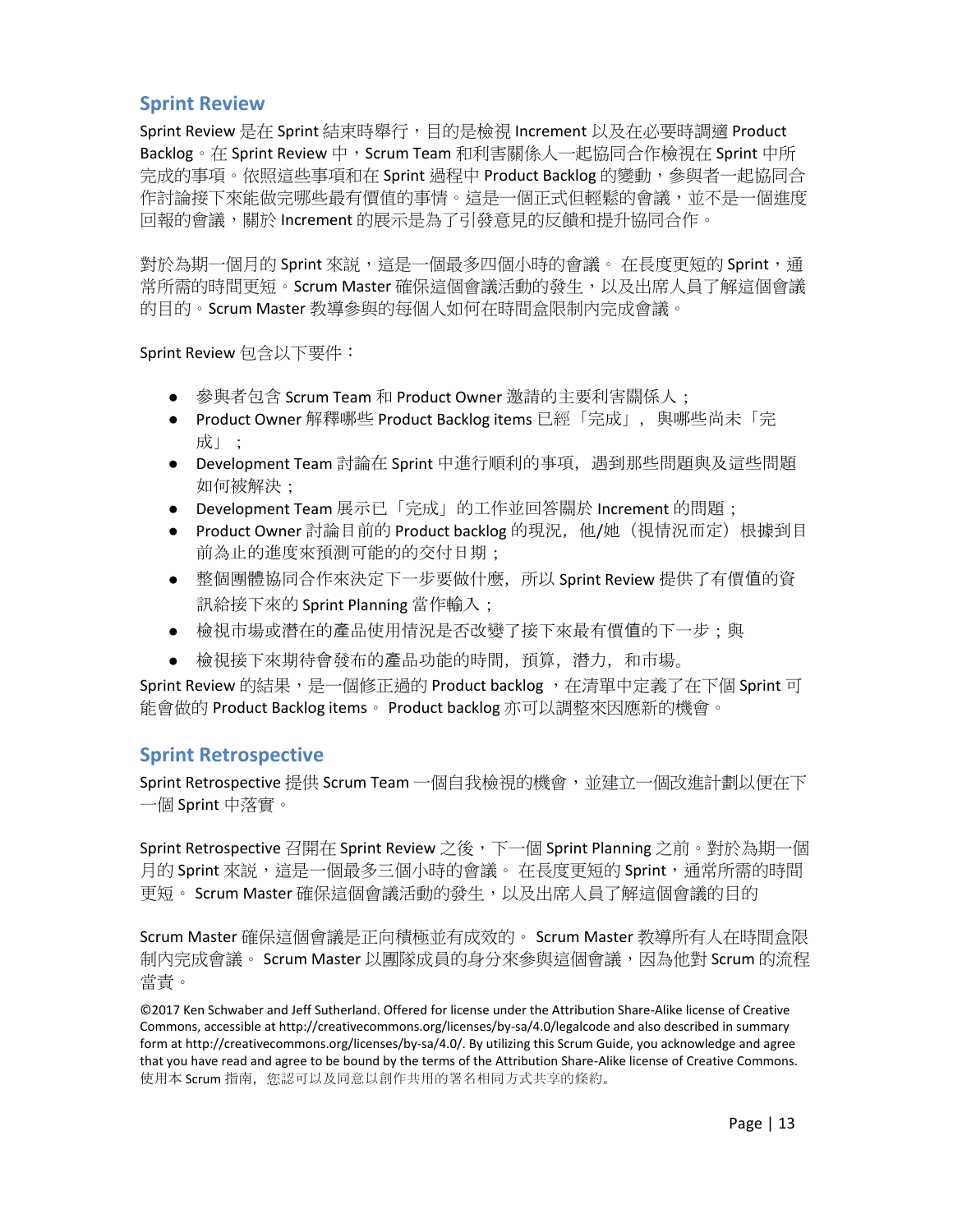Sprint Retrospective 的目的是:

- 檢視上次 Sprint 內關於人員,關係,流程和工具的情況;
- 找出並加以排序做的很好的重要事項,及具有改善潛力的事項;同時,
- 制定一個計劃來落實如何改善 Scrum Team 的工作方法。

Scrum Master 鼓勵 Scrum Team 在 Scrum 流程框架內改善其開發流程和實務,使其在下一 個 Sprint 的工作中能更有效能及愉快。 在每個 Sprint Retrospective 中,Scrum Team 會規劃 各種方法來提升產品的品質,在恰當且不與產品或組織標準相衝突為前提下,改善工作流 程或調整「完成」之定義。

在 Sprint Retrospective 結束之際, Scrum Team 應該已經確定了在下一個 Sprint 中要實施改 善的地方。 在下一個 Sprint 中執行這些改善,即是 Scrum Team 在自我檢驗後的調適。雖 然改善可能在任何時間點落實,但 Sprint Retrospective 提供了一個正式的機會來專注在檢 視與調適上。

# <span id="page-13-0"></span>**Scrum** 產出物

Scrum 的產出物代表了工作或價值,用以提供诱明化以及檢視和調滴的機會。 Scrum 所定 義的產出物是專門設計用於讓關鍵資訊有最大的透明性,以便每個人對該產出物有相同的 理解。

#### <span id="page-13-1"></span>**Product Backlog**

Product Backlog 是產品所有已知需求的排序表。它是對產品進行任何更改的唯一需求來源。 Product Owner 對 Product backlog 負責, 包含其内容,可取得性和排序。

Product backlog 永遠沒有完成的一天。早期的開發僅排定了最初已知和最被理解的需求。 Product backlog 隨著產品和使用環境的演變而演化。 Product backlog 是動態的;它不斷地 變化來找出什麼對產品而言是恰當的,有競爭力以及有用的。只要產品存在的一天,它的 Product backlog 也會同時存在。

Product backlog 列出了所有特性,功能,需求,改善功能和修補程式,這些事情構成了對 未來要發布的產品的更新。Product Backlog items 的屬性包括了其描述,順序,估計和價值。 Product Backlog items 通常包括測試描述,用來證明「完成」的完整性。

<sup>©2017</sup> Ken Schwaber and Jeff Sutherland. Offered for license under the Attribution Share-Alike license of Creative Commons, accessible at http://creativecommons.org/licenses/by-sa/4.0/legalcode and also described in summary form at http://creativecommons.org/licenses/by-sa/4.0/. By utilizing this Scrum Guide, you acknowledge and agree that you have read and agree to be bound by the terms of the Attribution Share-Alike license of Creative Commons. 使用本 Scrum 指南, 您認可以及同意以創作共用的署名相同方式共享的條約。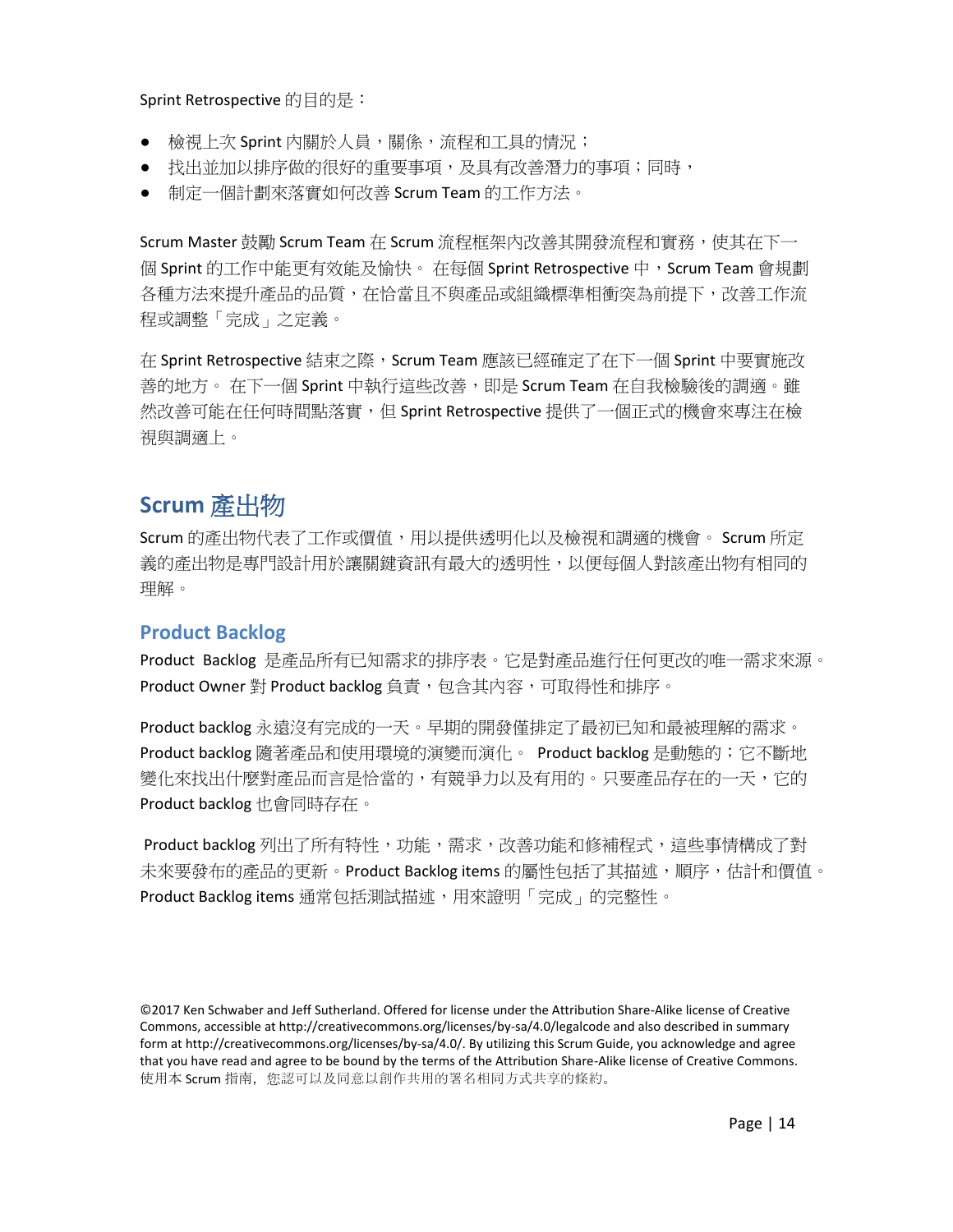隨著產品的使用和獲得價值,以及市場提供的反饋, Product backlog 將成為更大更詳盡的 列表。 需求永遠不會停止改變,所以 Product backlog 就如同一個活的產出物。商業需求, 市場狀況或技術的變化可能都會造成 Product backlog 的變動。

數個 Scrum Teams 通常會一起參與對同一個產品的開發。 一個 Product backlog 便被用於描 述該產品即將進行的工作,並採用 Product Backlog 的某一種屬性來把這些事項分類。

Product backlog refinement,是向 Product backlog 中的事項添加詳細資訊,估算大小和排 序的動作。這是一個持續的過程,由 Product Owner 和 Development Team 就 Product Backlog items 的細節進行協同合作。在 Product backlog 精煉的過程中,事項會被進行審查 和修訂。Scrum Team 決定如何以及何時來完成精煉。精煉所花的時間通常不超過 Development Team 百分之十的產能。 然而, Product Backlog items 可以隨時由 Product Owner 或在 Product Owner 的斟酌下來做更新。

較高排序的 Product Backlog items 比起較低的 Product Backlog items, 通常比較清楚,同時 包含更多細節。因為比較明確以及更多細節,可以讓預估更精準;而排序較後的 Product Backlog items,細節會越少。Development team 會在下一個 Sprint 開發的 Product Backlog items 會先被精煉,使得這些事項都可以合理的在 Sprint 時間盒期限內「完成」。「備妥」 的 Product Backlog 可以在 Sprint Planning 中被挑選出來,而能夠被 Development Team 在下 一個 Sprint 內「完成」。 Product Backlog items 的透明性通常要經過上述的精煉化活動來 獲得。

Development Team 負責所有的估計。Product Owner 也許可以經由幫助 Development Team 了解以及選擇取捨來影響他們,然而還是要由實際做事的人來決定最終的預估。

#### <span id="page-14-0"></span>監測達成目標的進度

在任何時候,用來達成目標的所有剩餘工作量都能夠被加總。Product Owner 至少在每次 的 Sprint Reviews 中追蹤剩餘的工作量。Product Owner 將這次的剩餘工作量與之前做比較, 進而評估預定的工作進度,是否能在期望時間內達成目標。這些資訊對所有的利害關係人 都是透明公開的。

可以用各種不同關於趨勢走向的實務來預測進度,譬如:燃盡圖,燃起圖或累積流量圖。 這些工具被證實是有用的,然而它們並不能用來取代經驗主義的重要性。在錯綜複雜的環 境中,會發生什麼事是未知的。已經發生的事情,才能用來當做前瞻的決策的參考依據。

<sup>©2017</sup> Ken Schwaber and Jeff Sutherland. Offered for license under the Attribution Share-Alike license of Creative Commons, accessible at http://creativecommons.org/licenses/by-sa/4.0/legalcode and also described in summary form at http://creativecommons.org/licenses/by-sa/4.0/. By utilizing this Scrum Guide, you acknowledge and agree that you have read and agree to be bound by the terms of the Attribution Share-Alike license of Creative Commons. 使用本 Scrum 指南, 您認可以及同意以創作共用的署名相同方式共享的條約。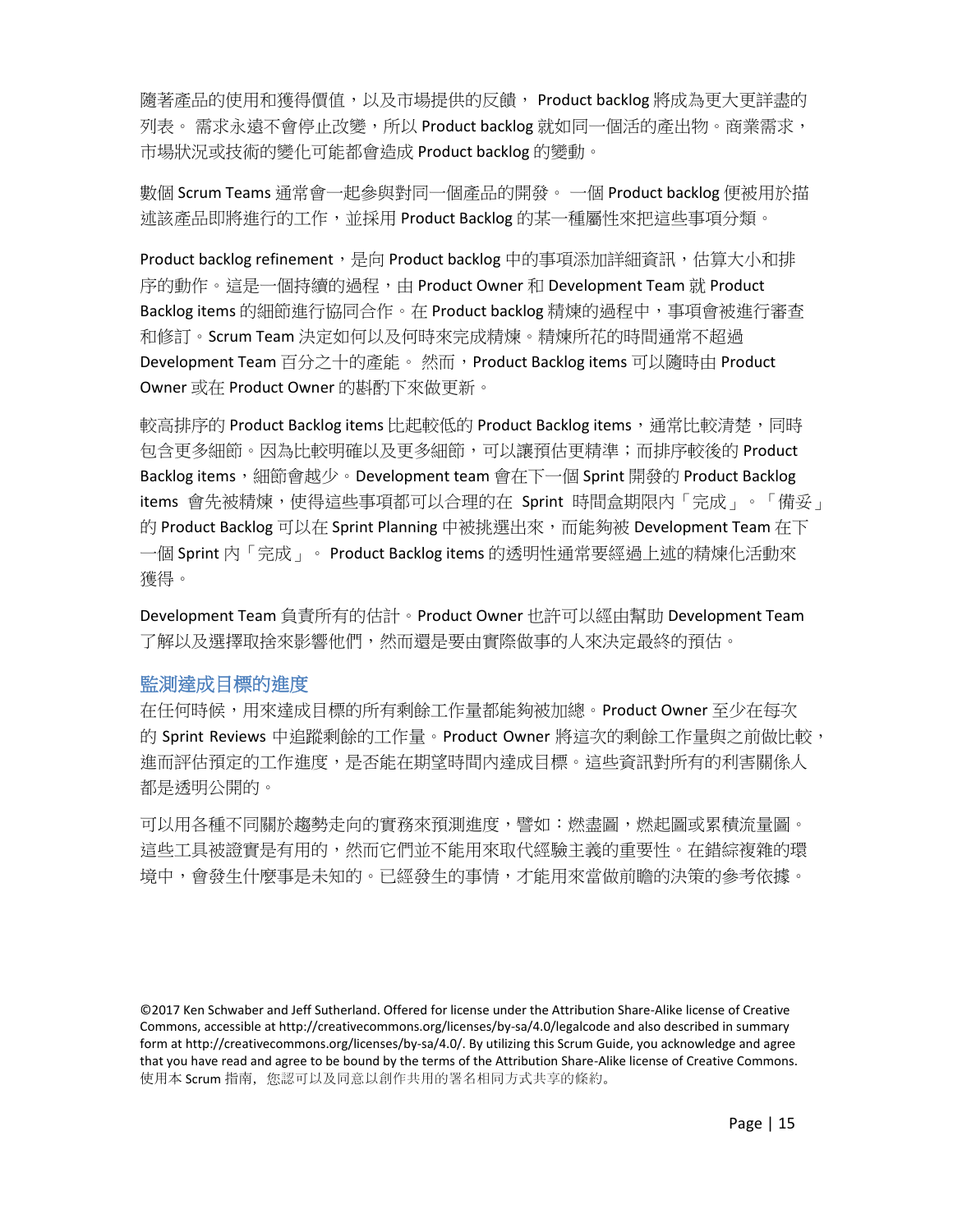#### <span id="page-15-0"></span>**Sprint Backlog**

Sprint Backlog 是一組在這次 Sprint 要執行的 Product Backlog items 加上如何交付產品 Increment 和達到 Sprint 目標的計劃。 Sprint Backlog 是 Development Team 對下一個 Increment 中所需要的功能以及將該功能轉換到「完成」Increment 所需工作的預測。

Sprint Backlog 讓 Development Team 識別出所有用來完成 Sprint 目標的必要工作。為了確 保持續改善,它包含了至少一個在前次 Sprint Retrospective 中優先級高的流程改進。

Sprint Backlog 是一個具有足夠細節的計劃,使得在 Daily Scrum 中可以了解正在發生的改變。 Development Team 在整個 Sprint 期間都會去修改 Sprint Backlog, 使得 Sprint Backlog 在 Sprint 期間裡慢慢變化而逐漸成形。 這樣的逐漸成形會隨著 Development Team 實作 Sprint Backlog 的過程來發生,加上過程中學習而得到更多如何完成 Sprint 目標。

當需要有新的工作時,Development Team 便將其加到 Sprint Backlog 內。 隨著工作的進展 或完成,團隊會去更新預估的剩餘工作量。當計劃內的某些部份被認定是不需要的,這些 部分就會被移除。只有 Development Team 才能在 Sprint 期間內更改 Sprint Backlog。 Sprint Backlog 是 Development Team 在 Sprint 內計畫完成的工作,是一個可視性高且即時的工作 書面, 日只屬於 Development Team 所擁有。

#### <span id="page-15-1"></span>監督 **Sprint** 的進度

在 Sprint 的任何時間點都可以加總在 Sprint Backlog 內剩餘的總工作量。 Development Team 至少在 Daily Scrum 追蹤剩餘工作的總和,以預測達成本次 Sprint 目標的可能性。 Development Team 可以藉由追蹤 Sprint 的剩餘工作來管理本身的進度。

#### <span id="page-15-2"></span>**Increment**

Increment 是指在 Sprint 期間內完成的所有 Product Backlog items,以及所有先前 Sprint Increment 的價值總和。在 Sprint 的最後, 新的 Increment 必須是「完成」的, 這意味著它 必須是可用的狀態,並符合 Scrum Team 對於「完成」之定義。在 Sprint 結束時, Increment 是一種可檢視,完成的工作實體,並可支持經驗主義。向願景或目標邁出更前 進的一步。 無論 Product Owner 是否決定將其發佈,Increment 都必須是處於可用的狀態。

# <span id="page-15-3"></span>產出物透明性

Scrum 建立在透明性上,基於對產出物的理解做出把價值最佳化和控管風險的決策。在產 出物完全透明的情況下,這些決定才會有可靠的基礎。 而當產出物沒有達到完全透明,可 能會做出有瑕疵的決定,進而減低了價值,增加了風險。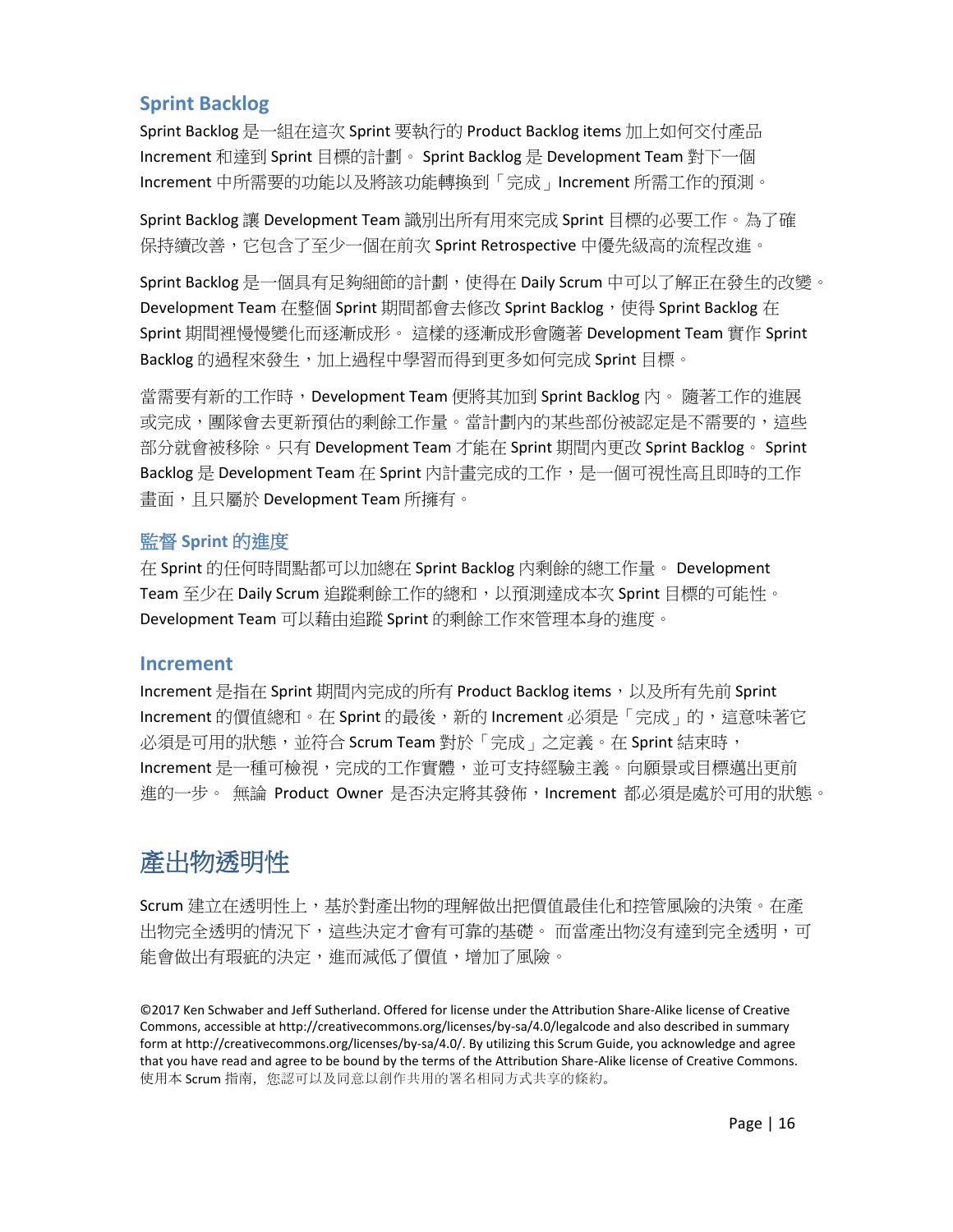Scrum Master 必須與 Product Owner,Development Team,和其它相關人員一起努力來了 解產出物是否完全透明。當不是完全透明時 Scrum Master 必須幫助所有人應用最合適的作 法。Scrum Master 可以透過檢視產出物,對模式的感知,仔細傾聽周圍發生的對話,以及 檢視預期和實際結果之間的差異,來發現不完整的透明性。

Scrum Master 的工作是與 Scrum Team 和組織合作來提高產出物的透明性。 這項工作通常 涉及學習,使人信服和改變。 透明性不會在一夜之間發生,然而它是一條道路。

## <span id="page-16-0"></span>「完成」之定義

當一個 Product Backlog item 或者 Increment 被描述為「完成」時,每個人都必須了解什麼 是「完成」之定義。 雖然這會隨著 Scrum Team 的不同而有很大的差異,但成員們必須對 什麼叫做工作完成有共識,如此才能確保透明性。 這就是 Scrum Team 對「完成」之定義, 並且用它來評估產品 Increment 上的工作是否完成。

同樣的定義用來指導 Development Team, 讓團隊知道在 Sprint Planning 中可以選擇多少 Product Backlog items。 每一個 Sprint 的目的是交付潛在可發佈的功能 Increment, 而這些 功能符合 Scrum Team 目前對「完成」之定義。

Development Team 在每個 Sprint 交付產品功能的 Increment。 這個 Increment 是可用的, 因此 Product Owner 可以選擇立即發佈它。如果「完成」之定義對 Increment 來說是開發 組織的慣例,標準或指導方針的一部分,那麼所有的 Scrum Teams 都必須要遵守。

如果 Increment 的「完成」不是開發組織的慣例, 那麼 Development Team 就必須對這個產 品訂下一個合適的「完成」之定義。如果有多個 Scrum Teams 在同一個系統或產品發佈上 工作,那麼所有的 Development Team 就必須一起訂下一致的「完成」之定義。

每個 Increment 都是遞加於先前的 Increment, 並經過徹底地測試以確保所有 Increment 都 能一起運作。

隨著 Scrum Teams 的成熟,可以被預期的是,他們對「完成」之定義將擴大到包含更多更 嚴謹的標準以達到更高的品質。當使用了新的定義,可能會發現一些之前已「完成」的 Increment 需要更多的工作。 任何一個產品或系統都應該有一個「完成」之定義,作為工 作的標準。

<sup>©2017</sup> Ken Schwaber and Jeff Sutherland. Offered for license under the Attribution Share-Alike license of Creative Commons, accessible at http://creativecommons.org/licenses/by-sa/4.0/legalcode and also described in summary form at http://creativecommons.org/licenses/by-sa/4.0/. By utilizing this Scrum Guide, you acknowledge and agree that you have read and agree to be bound by the terms of the Attribution Share-Alike license of Creative Commons. 使用本 Scrum 指南, 您認可以及同意以創作共用的署名相同方式共享的條約。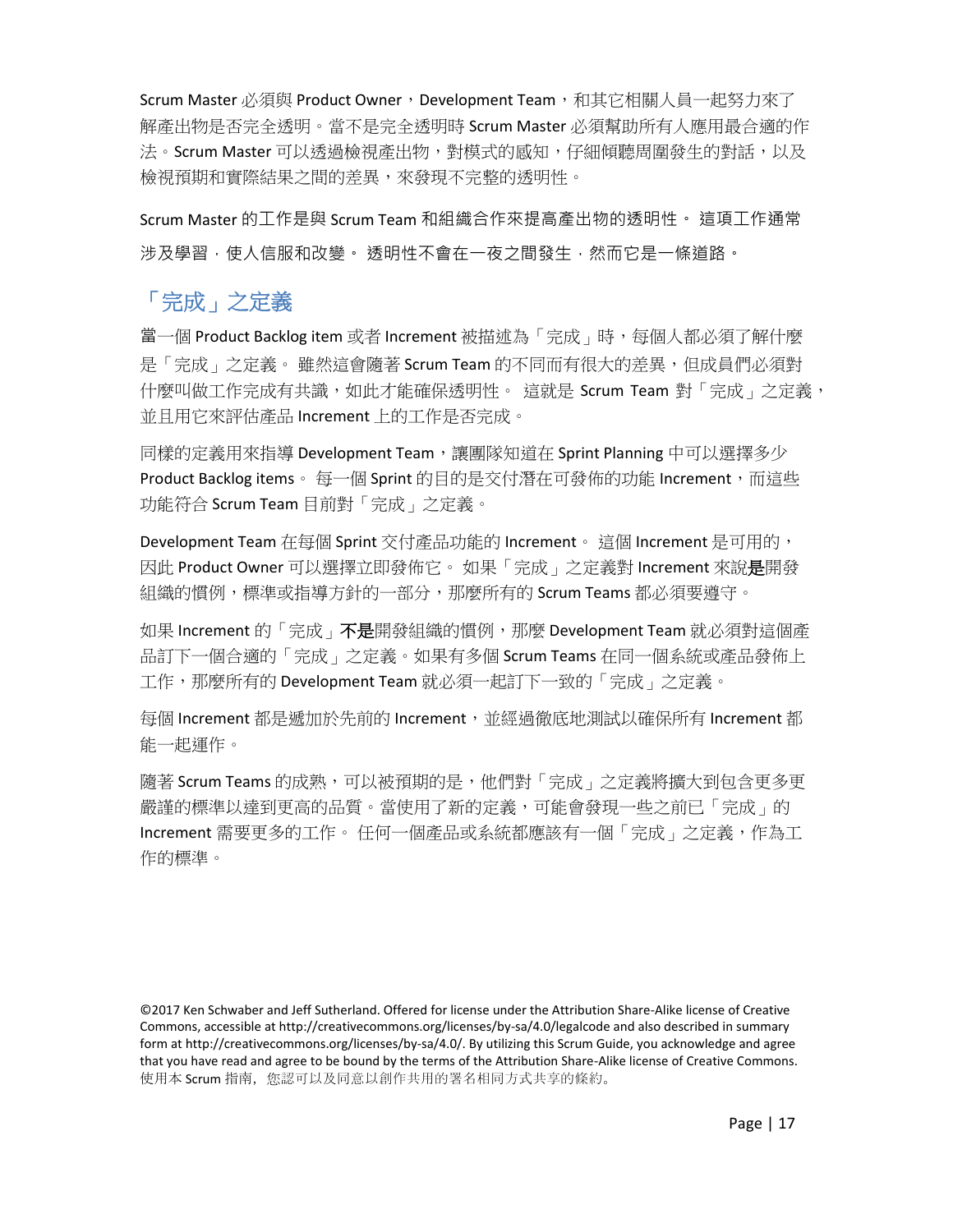# <span id="page-17-0"></span>結語

經由此指南提供 Scrum 知識,Scrum 同時也是免費的。Scrum 的角色,活動,產出物和規 則都是不能改變的,雖然實施部分的 Scrum 是可能的,但結果並不是 Scrum。Scrum 只有 在完整的時候才會存在,也才能有效的成為其他技巧,方法論,和實務發揮的運作舞臺。

# <span id="page-17-1"></span>致謝

# <span id="page-17-2"></span>人員

在對 Scrum 有所貢獻的眾人當中,我們應該要指出在一開始提供幫助的人們:Jeff Sutherland 以及與他一起工作的 Jeff McKenna 和 John Scumniotales,還有 Ken Schwaber 以 及與他一起工作的 Mike Smith 和 Chris Martin,還有他們一起工作的成果,更多的其它人 在隨後許多年的貢獻,如果沒有這些人的幫 助,Scrum 將不會如同今天這般詳盡。

## <span id="page-17-3"></span>歷史

Ken Schwaber 和 Jeff Sutherland 一起開發 Scrum, 直到 1995 年他們在 OOPSLA 大會上共同 發表 Scrum。這場演講本質上記錄了 Ken 和 Jeff 過去幾年的學習和成長,也正式公佈了 Scrum 的定義。

Scrum 的歷史在其他地方也有記載。我們對於那些首先嘗試的公司表達敬意:Individual, Inc., Newspage, Fidelity Investments, and IDX (now GE Medical) 。

Scrum 指南記錄了 Jeff Sutherland 和 Ken Schwaber 在二十多年間對 Scrum 的發展,進化, 和維護。其他的資源會提供你模式,流程,和洞察,讓 Scrum 框架更完整。這些最終的結 果可能會增加生產力,價值觀,創意,和滿意度。

#### <span id="page-17-4"></span>致謝繁體中文譯者

本繁體中文指南 (版本 3.0) 是從 Ken Schwaber 和 Jeff Sutherland 的英文原版翻譯而 來。繁 體中文翻譯團隊包含:

張裕宇 Finn YuYu Chang, [yuyu.zeus@gmail.com](mailto:yuyu.zeus@gmail.com)

王泰瑞 Terry Wang, [agileTerryWang@gmail.com](mailto:agileTerryWang@gmail.com), Certified Scrum Professional

林偉弘 Andrew Lin, [andrew.lin.agile@gmail.com](mailto:andrew.lin.agile@gmail.com), PMP, PMI-ACP, CSP, SPC4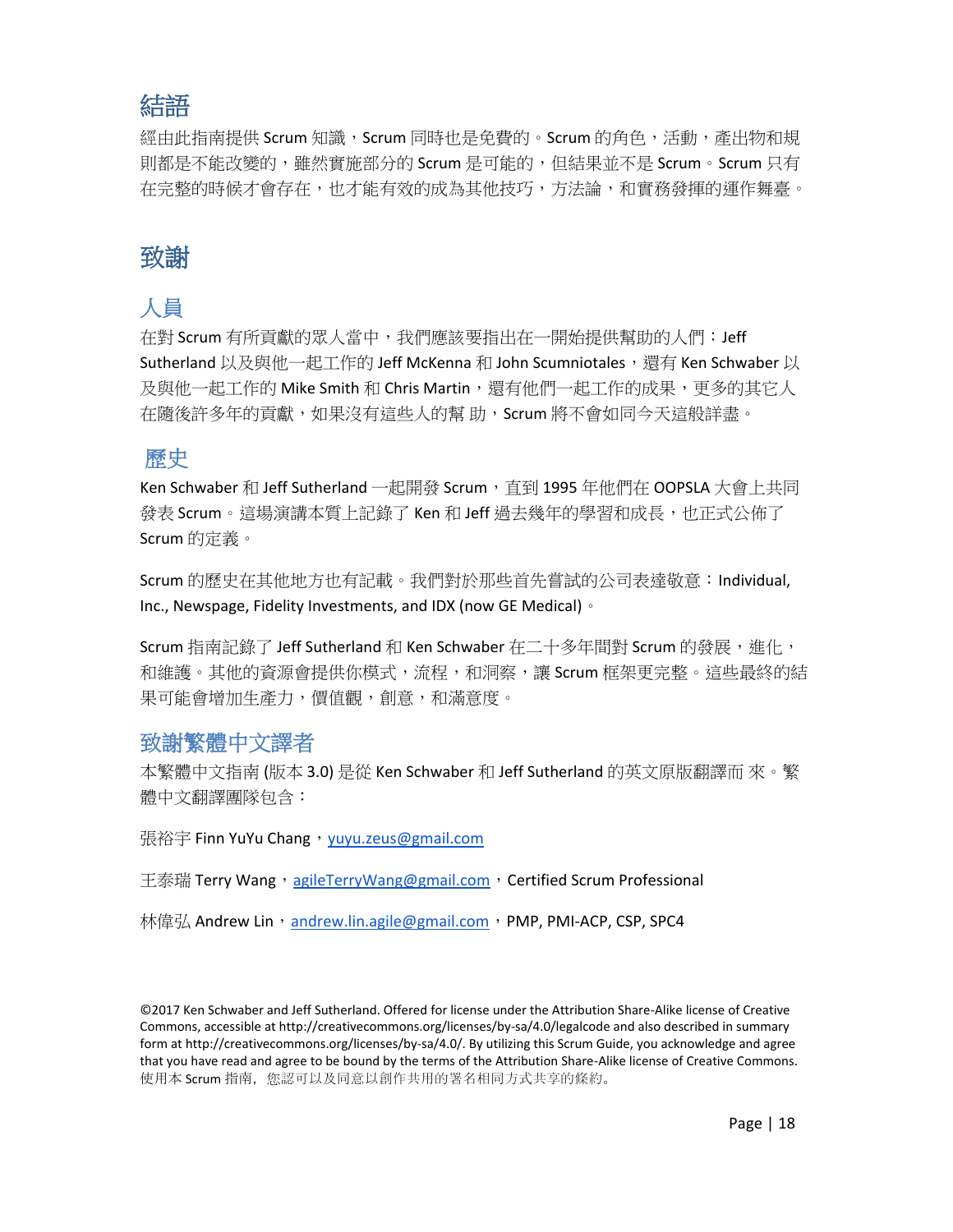# <span id="page-18-0"></span>**2017** 年版本更新說明

#### <span id="page-18-1"></span>**1.** 在「 **Scrum** 的運用」的章節內新增:

Scrum 的運用, Scrum 一開始是為了管理和開發產品而發展出來的。從 1990 年代初期開始, Scrum 就在全世界被大量的使用於:

- 1. 研究和辨識出市場,技術,產品性能的可行性
- 2. 開發產品和改善功能
- 3. 發佈產品和改善功能,頻率高到一天可能發佈許多次
- 4. 開發和支援雲端服務(線上,高安全性,隨時存取)和其他營運環境來幫助產品
- 5. 支援和更新產品

Scrum 已經被使用於開發軟體,硬體,韌體,可相作用的複雜網路充滿交互函數的網絡, 自動車,學校,政府,行銷,管理組織的營運,還有幾乎所有我們日常生活中的事物上, 不論是個人或是社會。

在技術,市場,環境都日趨複雜,而且各個因素之間的交互作用越來越高的情況下,運用 Scrum 來應對複雜度的效用每天都可被在接受驗證。

Scrum 被證明在叠代和漸進式的知識轉移中特別有效。在目前 Scrum 已經被廣泛的使用在 產品,服務,和管理組織本身。

Scrum 的精華在於人們組成小型團隊。每個的團隊都具有高度彈性和調適性。這些團隊從 事開發,發佈,營運,和支援的工作,不論是一個團隊,一些團隊,許多團隊或是大型網 路網絡性的團隊組成,都可以發揮高度彈性和調適性這些優勢,他們藉由精細複雜的開發 架構和鎖定發佈環境來協同合作和交互運作。

當 Scrum Guide 中使用「開發」這個字的時候,指的是從事複雜的工作,如上面所陳述到 的那些類型。

#### <span id="page-18-2"></span>**2.** 在「**Scrum Master**」章節更改描述,以更清楚描述該角色,現文為:

Scrum Master 依照 Scrum 指南中的遊戲規則來負責推廣和支持 Scrum。Scrum Master 幫助 每個人了解 Scrum 的理論,實務,規則和價值觀,來達成推動 Scrum。

對於 Scrum Team 來說,Scrum Master 是一個僕人式的領導。Scrum Master 幫助團隊外的 人了解哪些與團隊之間的互動是有幫助的,而哪些是沒有幫助的。Scrum Master 幫助每個 人改變這些互動的方式,讓 Scrum Team 產牛的價值能夠最大化。